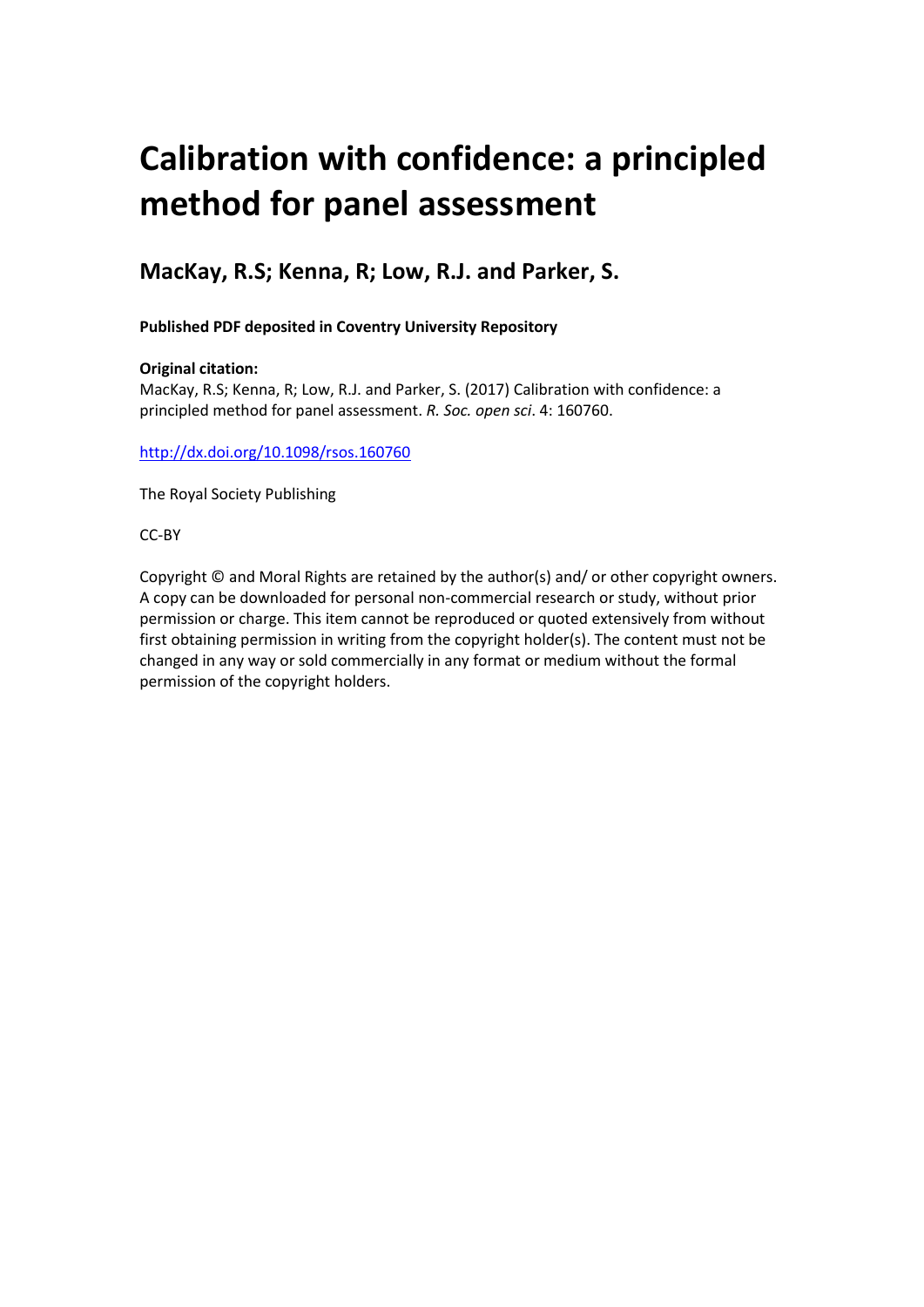# **ROYAL SOCIETY OPEN SCIENCE**

#### **rsos.royalsocietypublishing.org**

# Research



**Cite this article:** MacKay RS, Kenna R, Low RJ, Parker S. 2017 Calibration with confidence: a principled method for panel assessment. *R. Soc. open sci.* **4**: 160760. http://dx.doi.org/10.1098/rsos.160760

Received: 29 September 2016 Accepted: 9 January 2017

### **Subject Category:**

**Mathematics** 

**Subject Areas:** applied mathematics

#### **Keywords:**

calibration, evaluation, assessment, confidence, uncertainty, model comparison

**Author for correspondence:** R. Kenna e-mail: [r.kenna@coventry.ac.uk](mailto:r.kenna@coventry.ac.uk)

In memory of Prof. Sir David John Cameron MacKay (22 April 1967–14 April 2016).



# Calibration with confidence: a principled method for panel assessment

## R. S. MacKay<sup>1</sup>, R. Kenna<sup>2</sup>, R. J. Low<sup>2</sup> and S. Parker<sup>1</sup>

<sup>1</sup> Mathematics Institute and Centre for Complexity Science, University of Warwick, Coventry CV4 7AL, UK

<sup>2</sup> Applied Mathematics Research Centre, Coventry University, Coventry CV1 5FB, UK

RK, [0000-0001-9990-4277](http://orcid.org/0000-0001-9990-4277)

Frequently, a set of objects has to be evaluated by a panel of assessors, but not every object is assessed by every assessor. A problem facing such panels is how to take into account different standards among panel members and varying levels of confidence in their scores. Here, a mathematically based algorithm is developed to calibrate the scores of such assessors, addressing both of these issues. The algorithm is based on the connectivity of the graph of assessors and objects evaluated, incorporating declared confidences as weights on its edges. If the graph is sufficiently well connected, relative standards can be inferred by comparing how assessors rate objects they assess in common, weighted by the levels of confidence of each assessment. By removing these biases, 'true' values are inferred for all the objects. Reliability estimates for the resulting values are obtained. The algorithm is tested in two case studies: one by computer simulation and another based on realistic evaluation data. The process is compared to the simple averaging procedure in widespread use, and to Fisher's additive incomplete block analysis. It is anticipated that the algorithm will prove useful in a wide variety of situations such as evaluation of the quality of research submitted to national assessment exercises; appraisal of grant proposals submitted to funding panels; ranking of job applicants; and judgement of performances on degree courses wherein candidates can choose from lists of options.

# 1. Introduction

This paper addresses the widespread problem of how to take into account differences in standards, confidence and bias in assessment panels, such as those evaluating research quality or grant proposals, employment or promotion applications, and classification of university degree courses, in situations where it is not feasible for every assessor to evaluate every object to be assessed.

2017 The Authors. Published by the Royal Society under the terms of the Creative Commons Attribution License http://creativecommons.org/licenses/by/4.0/, which permits unrestricted use, provided the original author and source are credited.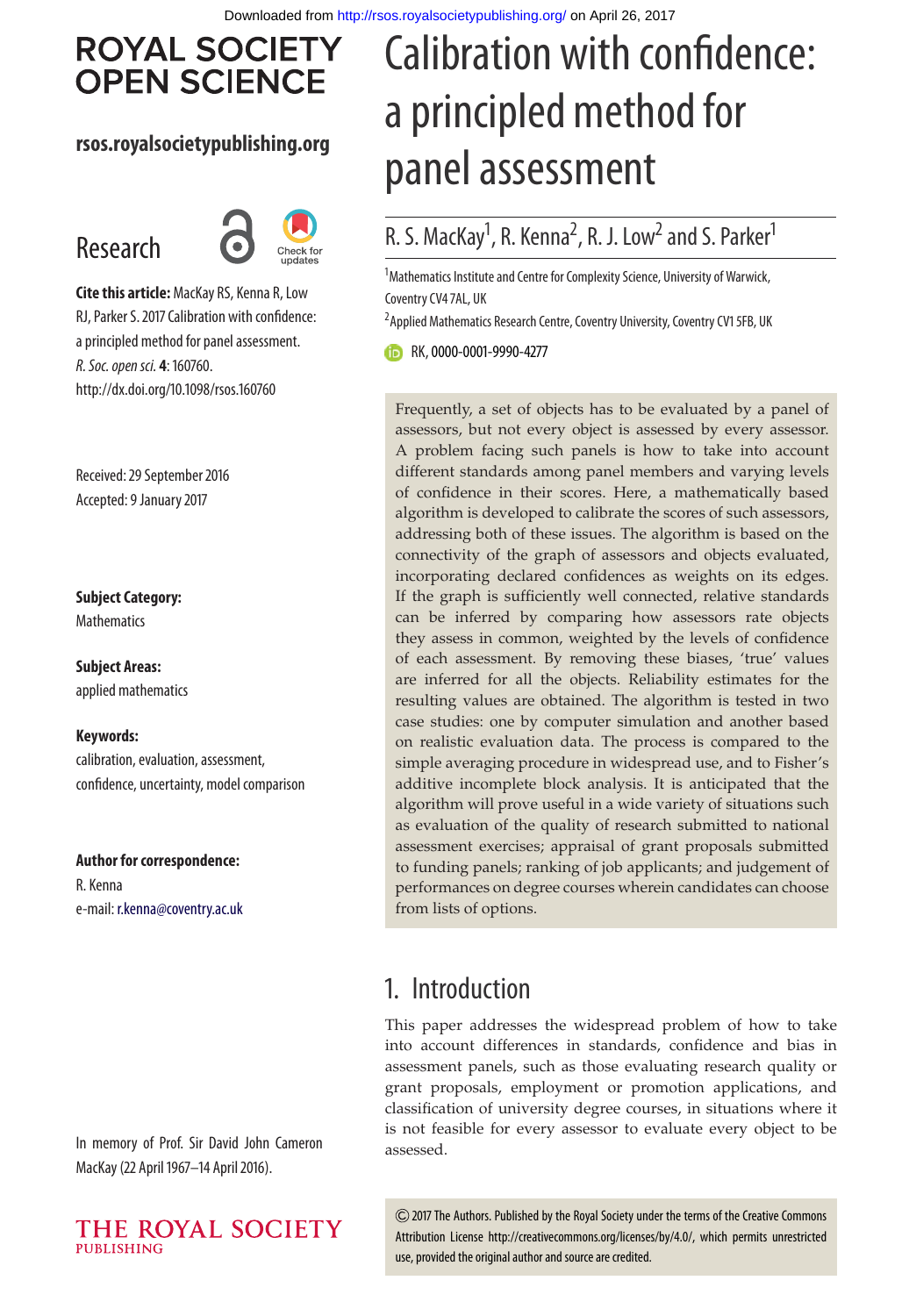<span id="page-2-0"></span>**Table 1.** Panel Assessment Methods. The matrix of four approaches according to use of calibration and/or confidences. Simple averaging (SA) is the base for comparisons. Fisher's IBA does not deal with varying degrees of confidence and the confidence-weighted averaging does not achieve calibration. The method proposed herein (CWC) accommodates both calibration and confidences.

|                     | without confidences             | with confidences.                   |
|---------------------|---------------------------------|-------------------------------------|
| without calibration | simple averaging (SA)           | confidence-weighted averaging (CWA) |
| with calibration    | incomplete block analysis (IBA) | calibration with confidence (CWC)   |

A common approach to assessment of a range of objects by such a panel is to assign to each object the average of the scores awarded by the assessors who evaluate that object. This approach is represented by the cell labelled 'simple averaging' (SA) in the top left of a matrix of approaches listed in [table 1,](#page-2-0) but it ignores the likely possibility that different assessors have different levels of stringency, expertise and bias [\[1\]](#page-21-0). Some panels shift the scores for each assessor to make the average of each take a normalized value, but this ignores the possibility that the set of objects assigned to one assessor may be of a genuinely different standard from that assigned to another. For an experimental scientist, the issue is obvious: *calibration*.

One solution is to seek to calibrate the assessors beforehand on a common subset of objects, perhaps disjoint from the set to be evaluated [\[2\]](#page-21-1). This means that they each evaluate all the objects in the subset and then some rescaling is agreed to bring the assessors into line as far as possible. This would not work well, however, in a situation where the range of objects is broader than the expertise of a single assessor. Also, regardless of how well the assessors are trained, differences between individuals' assessments of objects remain in such ad hoc approaches [\[3\]](#page-21-2).

If the expertise of two assessors overlap on some subject, however, any discrepancy between their evaluations can be used to infer information about their relative standards. Thus, if the graph  $\Gamma_A$  on the set of assessors, formed by linking two whenever they assess a common object, is sufficiently well connected, one can expect to be able to infer a robust calibration of the assessors and hence robust scores for the objects. The construction of this graph is illustrated in [figure 1,](#page-3-0) beginning from the graph  $\Gamma$ showing which objects are assessed by which assessors.

One approach to achieving such calibration was developed by Fisher [\[4\]](#page-21-3), in the context of trials of crop treatments. Denoting the score from assessor *a* for object *o* by *sao*, Fisher's approach is based on fitting a model of the form  $s_{ao} = v_o + b_a + \varepsilon_{ao}$  with  $\varepsilon_{ao}$  independent identically distributed random variables of mean zero. Then  $b_a$  is the bias inferred for assessor *a* and  $v<sub>o</sub>$  is the value inferred for object *o*. Fisher's approach is known as *additive incomplete block analysis* (IBA) and a body of associated literature and applications has since been developed (e.g. [\[5\]](#page-21-4)), though its use in panel assessment seems rare. It is represented as the bottom left entry of [table 1.](#page-2-0)

Another ingredient that is important in many panel assessments, however, is different weights that may be put on different assessments. We refer to these weights as 'confidences'. Fisher's IBA does not take different levels of confidence into account.

If the assessors express confidences in the assessments, for example, by some pre-determined weights assigned to types of assessment or by the assessors declaring confidences in each of their scores, then it is natural to replace SA by confidence-weighted averaging. This is represented as the top right entry of [table 1,](#page-2-0) but it does not address the calibration issue so we do not consider it further.

In this paper, we present and test a method to calibrate scores taking into account confidences; that is, we complete the matrix of approaches represented in [table 1,](#page-2-0) where our method is termed *calibration with confidence* (CWC). We demonstrate that the method can achieve a greater degree of accuracy with fewer assessors than either SA or IBA, and we derive robustness estimates taking the confidences into account.

We are aware of two other schemes that incorporate confidences into a calibration process. One is the abstract-review method for the SIGKDD'09 conference (section 4 of [\[6\]](#page-21-5); see also [\[7\]](#page-21-6)). The other is the abstract-review method used for the NIPS2013 conference (building on [\[8\]](#page-21-7) and described in [\[9\]](#page-21-8)). Our method has the advantages of simplicity of implementation and a straightforward robustness analysis. We leave detailed comparison with methods such as these for future publication.

### 2. The model

Let us suppose that each assessor is assigned a subset of the objects to evaluate. Denote the resulting set of (assessor, object) pairs by *E*. Let us further suppose that the score *sao* that assessor *a* assigns to object *o*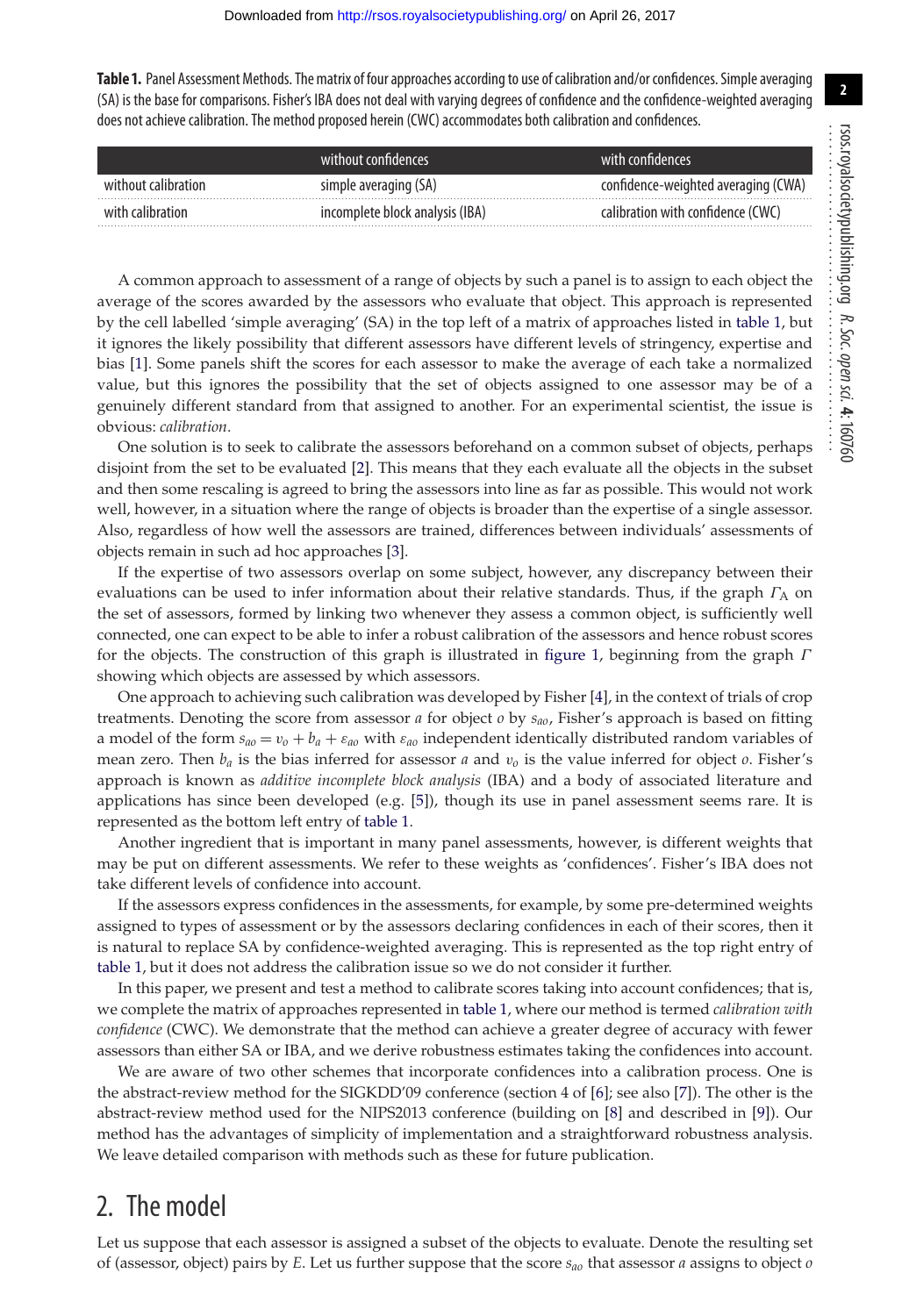

<span id="page-3-0"></span>**Figure 1.** Three examples of assessment graphs Γ showing which object*oj* is assessed by which assessor*ak*, and the resulting graphs  $\Gamma_A$  on the set of assessors where two assessors are linked if they assess an object in common. Case (*a*) produces a fully connected assessor graph, (*b*) a moderately connected graph, whereas case (*c*) is disconnected.

is a real number related to a 'true' value  $v<sub>o</sub>$  for the object by

$$
s_{a0} = v_o + b_a + \varepsilon_{a0},\tag{2.1}
$$

where *ba* can be called the *bias* of assessor *a* and ε*ao* are independent zero-mean random variables. Such a model forms the basis for additive IBA. This was also proposed in ref. [\[10\]](#page-21-9) (see eqn (8.2b) therein) but without a method to estimate the true values. Here we will achieve this and make a significant improvement, namely the incorporation of varying confidences in the scores.

To take into account the varying expertise of the assessors with respect to the objects, we propose that in addition to the score *sao*, each assessor is asked to specify a level of confidence for that evaluation. This could be in the form of a rating such as 'high', 'medium', 'low', as requested by some funding agencies, but we propose to allow something more general and akin to experimental science. Confidence can be estimated by asking assessors to specify an uncertainty  $\sigma_{a0} > 0$  for their score and then the confidence level (or 'precision') is taken to be

$$
c_{ao} = \frac{1}{\sigma_{ao}^2}.\tag{2.2}
$$

The instructions to the assessors can be to choose  $s_{a0}$  and  $\sigma_{a0}$  so that  $\frac{2}{3}$  of their probability distribution for the score lies in  $[s_{a0} - \sigma_{a0}, s_{a0} + \sigma_{a0}]$ ,  $\frac{1}{6}$  above this interval and  $\frac{1}{6}$  below it. Methods for training assessors to estimate uncertainties are presented in [\[11\]](#page-21-10). There are also methods for training assessors on the assessment criteria to improve their accuracy [\[12\]](#page-21-11), which could also be expected to have the beneficial effect of reducing their uncertainties.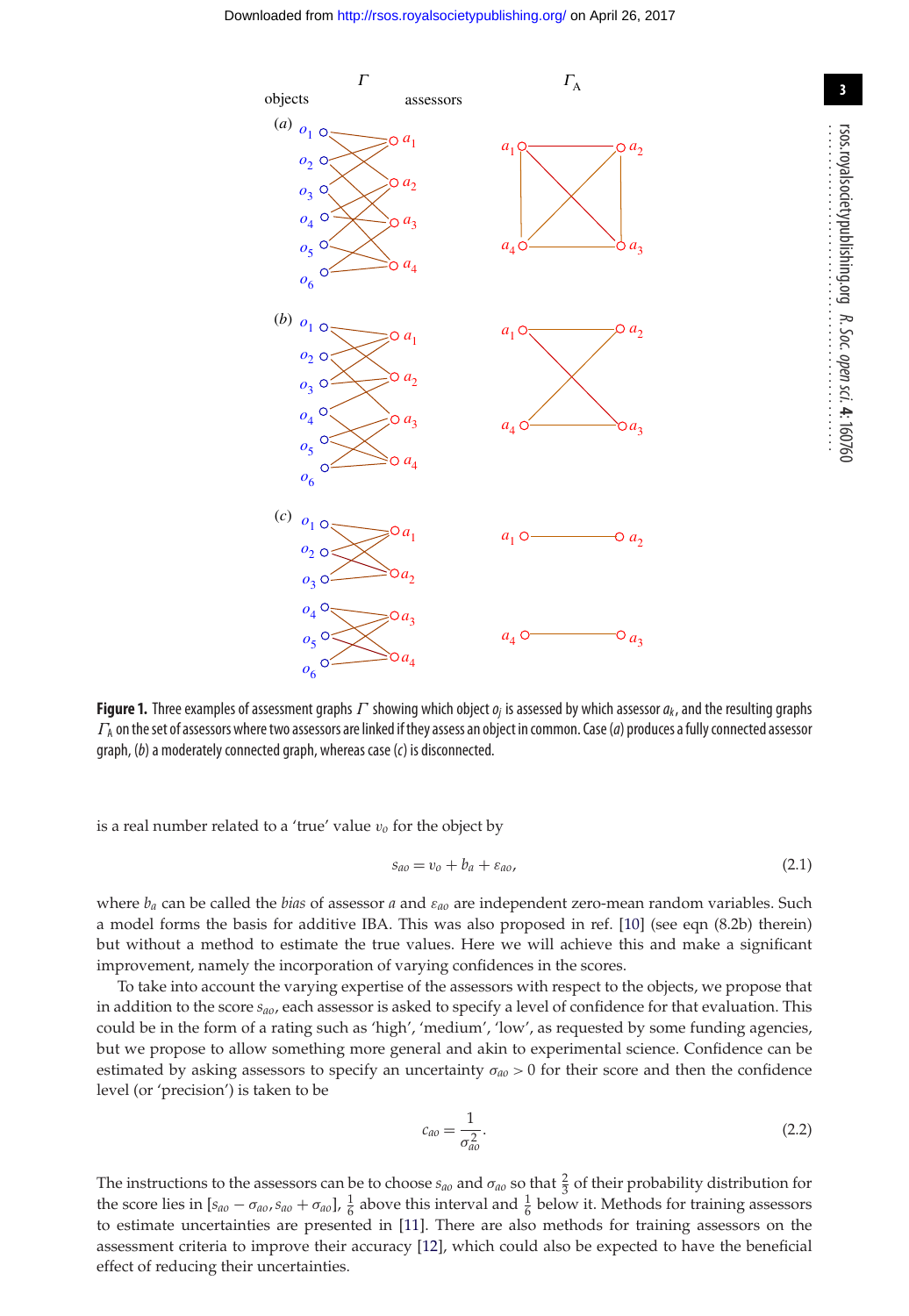So let us suppose that

$$
\varepsilon_{a\sigma} = \sigma_{a\sigma} \eta_{a\sigma},\tag{2.3}
$$

with  $\eta_{a0}$  independent zero-mean, random variables of common variance *w*. For the moment, we set  $w = 1$ ; extensions to other values of *w* are considered in appendix A, and in particular are necessary if confidence is expressed only qualitatively. In the case that confidences are reported as only high, medium or low, they can be converted into quantitative ones by for example choosing  $\lambda \approx 2$  and setting  $c_{a0} = \lambda^2, 1, \lambda^{-2}$ , respectively. The interpretation of  $\lambda$  is the ratio of the uncertainty for a low confidence evaluation to that for a medium one, and for a medium one to a high one. Then *w* is unspecified but can be fit from the data, as in appendix A.

Thus, our basic model is

$$
s_{a0} = v_0 + b_a + \sigma_{a0} \eta_{a0}.\tag{2.4}
$$

### 3. Solution of the model

Given the data  $\{(s_{a0}, \sigma_{a0}) : (a, o) \in E\}$  for all assigned assessor–object pairs, we wish to extract the true values  $v<sub>o</sub>$  and assessor biases  $b<sub>a</sub>$ . The simplest procedure is to minimize the sum of squares

$$
\sum_{(a,o)\in E} \eta_{ao}^2 = \sum_{(a,o)\in E} c_{ao} (s_{ao} - v_o - b_a)^2,\tag{3.1}
$$

where the confidence level *cao* was defined in equation (2.2). This procedure can be justified if the η*ao* are assumed to be normally distributed, because then it gives the maximum-likelihood values for v*<sup>o</sup>* and *ba*. It can also be viewed as orthogonal projection of the vector *s* of scores *sao* to the subspace of the form  $s_{ao} = v_o + b_a$  in the Riemannian metric given by  $|s| = \sqrt{\sum_{ao} c_{ao} s_{ao}^2}$ .

Now expression (3.1) is minimized with respect to  $v_0$  iff

$$
\sum_{a:(a,o)\in E} c_{ao}(s_{ao} - v_o - b_a) = 0,
$$

and with respect to *ba* iff

$$
\sum_{o:(a,o)\in E} c_{ao}(s_{ao}-v_o-b_a)=0.
$$

It is notationally convenient to extend the sums to all assessors (respectively objects) by assigning the value  $c_{a0} = 0$  to any assessor-object pair that is not in *E* (i.e. for which a score was not returned). Then these conditions can be written as

$$
C_0 v_0 + \sum_a b_a c_{a0} = V_0
$$
\n(3.2)

and

$$
\sum_{o} c_{ao} v_o + C'_a b_a = B_a.
$$
\n(3.3)

Here,

$$
V_o = \sum_a c_{ao} s_{ao} \tag{3.4}
$$

is the confidence-weighted total score for object *o* and

$$
B_a = \sum_o c_{a0} s_{a0} \tag{3.5}
$$

is that for assessor *a*,

$$
C_o = \sum_a c_{ao} \tag{3.6}
$$

is the total confidence in the assessment of object *o* and

$$
C'_a = \sum_o c_{ao} \tag{3.7}
$$

is the total confidence expressed by assessor *a*.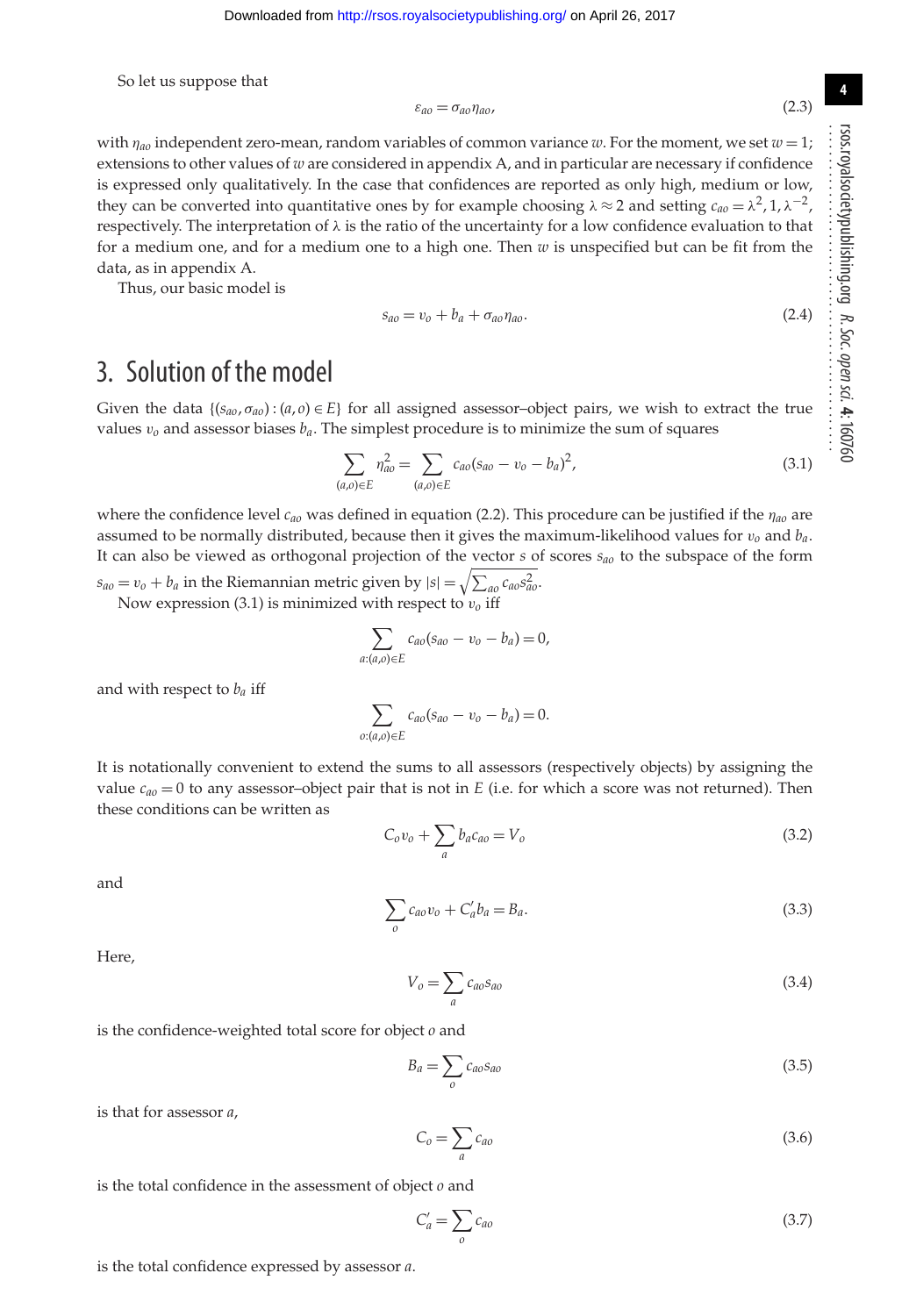Equations (3.2) and (3.3) form a linear system of equations for the  $v<sub>o</sub>$  and  $b<sub>a</sub>$ . It has an obvious degeneracy in that one could add a constant *k* to all the  $v<sub>o</sub>$  and subtract *k* from all the  $b<sub>a</sub>$  and obtain another solution. One can remove this degeneracy by, for example, imposing the condition

$$
\sum_{a} b_a = 0. \tag{3.8}
$$

This is the simplest possibility and corresponds to a translation (shift) that brings the average bias over assessors to zero. Alternatives are discussed in appendix B.

Define a graph Γ linking assessor *a* to object *o* if and only if (*a*, *o*) ∈ *E*, as illustrated in the left column of [figure 1.](#page-3-0) The edges in the graph are weighted by the confidences *cao*. Whether the set of equations (3.2) and (3.3) has a unique solution after breaking the degeneracy depends on the connectivity of Γ . Define a linear operator *L* by writing equations (3.2) and (3.3) as

$$
L\begin{bmatrix} v \\ b \end{bmatrix} = \begin{bmatrix} V \\ B \end{bmatrix},\tag{3.9}
$$

where  $v, b, V$  and *B* denote the column vectors formed by the  $v_0, b_a, V_0$  and  $B_a$ , respectively. The operator *L* has null space of dimension equal to the number of connected components of Γ (this follows from Perron–Frobenius theory, e.g. [\[13\]](#page-21-12)). Thus, if Γ is connected, the null space of *L* has dimension one, so corresponds precisely to the null vectors  $v_0 = k \forall o, b_a = -k \forall a$ , that we already noticed and dealt with. Connectedness of  $\Gamma$  ensures that if (3.9) has a solution then there is a unique one satisfying (3.8).

It remains to check that the right-hand side of equation (3.9) lies in the range of *L*, thus ensuring that a solution exists. This is true if all null forms of the adjoint operator *L*† send the right-hand side to zero. The null space of *L*† has the same dimension as that of *L*, because *L* is square, and an obvious non-zero null form  $\alpha$  is given by

$$
\alpha(v, b) = \sum_{o} v_o - \sum_{a} b_a.
$$
\n(3.10)

It follows from the definitions of *V* and *B* that  $\alpha(V, B) = 0$ . So a solution exists.

Thus, under the assumption that the assessor–object graph  $\Gamma$  is connected, equations (3.2) and (3.3) have a unique solution  $(v, b)$  satisfying equation (3.8). Note that connectedness of  $\Gamma$  is necessary for uniqueness, otherwise one could follow an analogous procedure, adding and subtracting constants independently in each connected component of  $\Gamma$ , and thereby produce more solutions.

Equations (3.2) and (3.3) have a special structure, due to the bipartite nature of  $\Gamma$ , that can be worth exploiting. The first equation (3.2) can be written as

$$
v_o = \frac{V_o - \sum_a b_a c_{ao}}{C_o}.
$$
\n(3.11)

This can be substituted into the second equation (3.3) to obtain

$$
\sum_{a'} C_{aa'} b_{a'} - C'_a b_a = \sum_o \frac{c_{ao} V_o}{C_o} - B_a,
$$
\n(3.12)

where

$$
C_{aa'} = \sum_{o} \frac{c_{ao}c_{a'o}}{C_o} \tag{3.13}
$$

can be considered as weights on the edges of the graph  $\Gamma_A$  on assessors illustrated in the right column of [figure 1.](#page-3-0) The dimension of the reduced system (3.12) is the number N<sub>A</sub> of assessors (rather than the sum of the numbers of assessors and objects), which gives some computational savings. Replacing one of the equations in (3.12), say that for the 'last' assessor, by equation (3.8) gives a system with a unique solution that can be solved for *b* by any method of numerical linear algebra, e.g. LUP decomposition [\[14\]](#page-21-13). Then v can be obtained from equation (3.11).

A slightly more sophisticated approach to incorporating a degeneracy-breaking condition into equations (3.12) is described in appendix B.

A key question with any black-box solution like the one presented here is how robust is the outcome? We propose two ways of quantifying the robustness. One is to bound how much the outcome would change if some of the scores were changed (e.g. representing mistakes or anomalous judgements). We treat this in appendix C. The other is to evaluate the posterior uncertainty of the outcomes, assuming normal distribution of the η*ao*. This is treated in appendix D.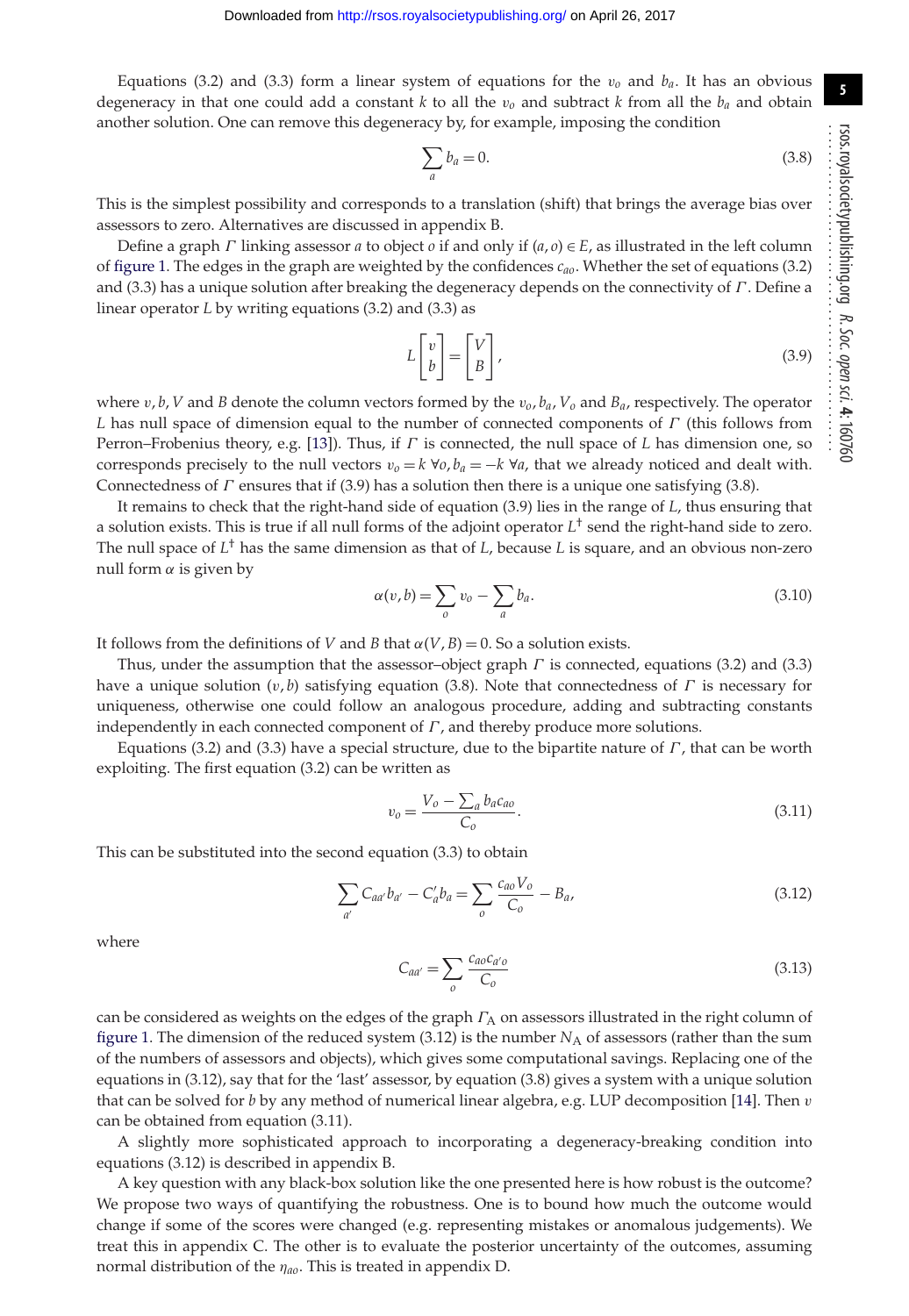### 4. Case studies

We have tested the approach in three contexts. We report in detail on two case studies here. In the first case study, we use a computer-generated set of data containing true values of assessed items, assessor biases and confidences for the assessments and resulting scores. This has the advantage of allowing us to compare the values obtained by the new approach with the true underlying value of each item. The second case study is an evaluation of grant proposals using realistic data based on a university's internal competition. In this test, of course, there is no possibility to access 'true' values, so instead we compare the evidence for the models using a Bayesian approach (appendix E), and we compare their posterior uncertainties (appendix D). The third context in which we tested our method was assessment of students; we report briefly on this at the end of the section.

#### 4.1. Case study 1: simulation

In the simulation,  $N_Q = 3000$  objects are assessed by a panel of  $N_A = 15$  assessors. This choice was motivated by the number of outputs and reviewers in the applied mathematics unit of assessment at the UK's 2008 research assessment exercise. The simulation was carried out using Matlab, and the system of equations was solved using its built-in procedure, which computed the LU decomposition of *L* (with the last row replaced by the degeneracy-breaking condition (3.8)). The reduction to (3.12) was not used because  $N<sub>O</sub> = 3000$  is easily handled by modern personal computers.

True values of the items v*<sup>o</sup>* were assumed to be normally distributed with a mean of 50 and standard deviation set to 15, but with  $v<sub>0</sub>$  values truncated at 0 and 100. The assessor biases  $b<sub>a</sub>$  were assumed to be normally distributed with a mean of 0 and a standard deviation of 15. Each assessment was considered to be done with high, medium or low confidence, and these were modelled using scaled uncertainties for the awarded scores, of  $\sigma_{a0} = 5$ , 10 or 15, respectively. The allocated scores follow equation (2.4), but truncated at 0 and 100.

With  $r$  assessors per item (which we took to be the same for each item in this instance), each simulation generated  $rN_Q$  object scores  $s_{a0}$ . From these, we generated  $N_Q$  value estimates  $\hat{v}_o$  and  $N_A$  estimates of assessor biases  $\hat{b}_a$  using the calibration processes. We then took the mean and maximum values of the errors in the estimates,  $dv_o = |\hat{v}_o - v_o|$  and  $db_a = |\hat{b}_a - b_a|$ . Simple averaging also delivered a value estimate  $\hat{v}_o$ , as well as mean and maximal values of the errors  $dv_o$ . Finally, we determined the averages of the errors *d*v*<sup>o</sup>* and *dba* over 100 simulations. The results for these averaged mean and maximal errors in the scores are denoted by  $\langle dv \rangle$  and  $\langle dv \rangle_{\text{max}}$ , respectively, and those for the biases (for the calibrated approaches only) are denoted  $\langle db \rangle$  and  $\langle db \rangle_{\text{max}}$ .

Results for all three methods are presented in figures [2](#page-7-0)[–4.](#page-8-0) The mean and maximal errors for the SA approach, the IBA method and the CWC approach are given in figures [2](#page-7-0)*a*–*d* and [3](#page-8-1)*a*–*d*. For demonstration purposes, we use three confidence levels rather than a continuous distribution. This allows us to clearly control differences in confidence levels in figures [2](#page-7-0) and [3](#page-8-1) and we do so by presenting four panels labelled (*a*)–(*d*). These represent different profiles, with the confidence for each assessment randomly allocated using probabilities for high, medium and low confidences in the ratios: (*a*) 1 : 1 : 1, (*b*) 1 : 1 : 2, (*c*) 1:2:1 and (*d*) 2:1:1. We observe that, for each method, the scores become more accurate (errors decrease) as the number of assessors per object *r* increases.

From [figure 2](#page-7-0)*a*–*d*, with only two assessors per object, the SA method gives errors averaging about 10 points. Over *r* = 6 assessors per object are required to bring the mean error down to six points. Fisher's IBA, however, achieves this level of improvement with only two or three assessors. The CWC method delivers a further level of improvement of about one point. One also notes that, for the calibration approaches, relatively little is gained on average by employing more than four assessors per object. This result can be compared with [\[15\]](#page-21-14) which found that five assessors per object was optimal in terms of accuracy over cost, for a procedure used by the Canadian Institutes of Health Research.

[Figure 3](#page-8-1) shows that IBA also leads to significant improvements in the maximal error values relative to those obtained through SA. With two assessors per object, maximal errors are reduced from about 45 to 30–35. The CWC approach does not appear to significantly improve upon this. However, with six assessors per object the maximal error value of about 25 delivered by the SA process is reduced to about 20 by IBA and to as low as 16 by CWC when half the assessments are done with a high degree of confidence in the scores.

[Figure 4](#page-8-0)*a* gives the improvements achieved by the calibration methods as ratios of the mean errors coming from Fisher's IBA approach to the SA approach  $\langle dv \rangle_{\text{IBA}}/\langle dv \rangle_{\text{avg}}$  and of the mean errors coming from the CWC approach to the SA approach  $\langle dv \rangle_{\text{CWC}} / \langle dv \rangle_{\text{avg}}$ . Smaller ratios mean greater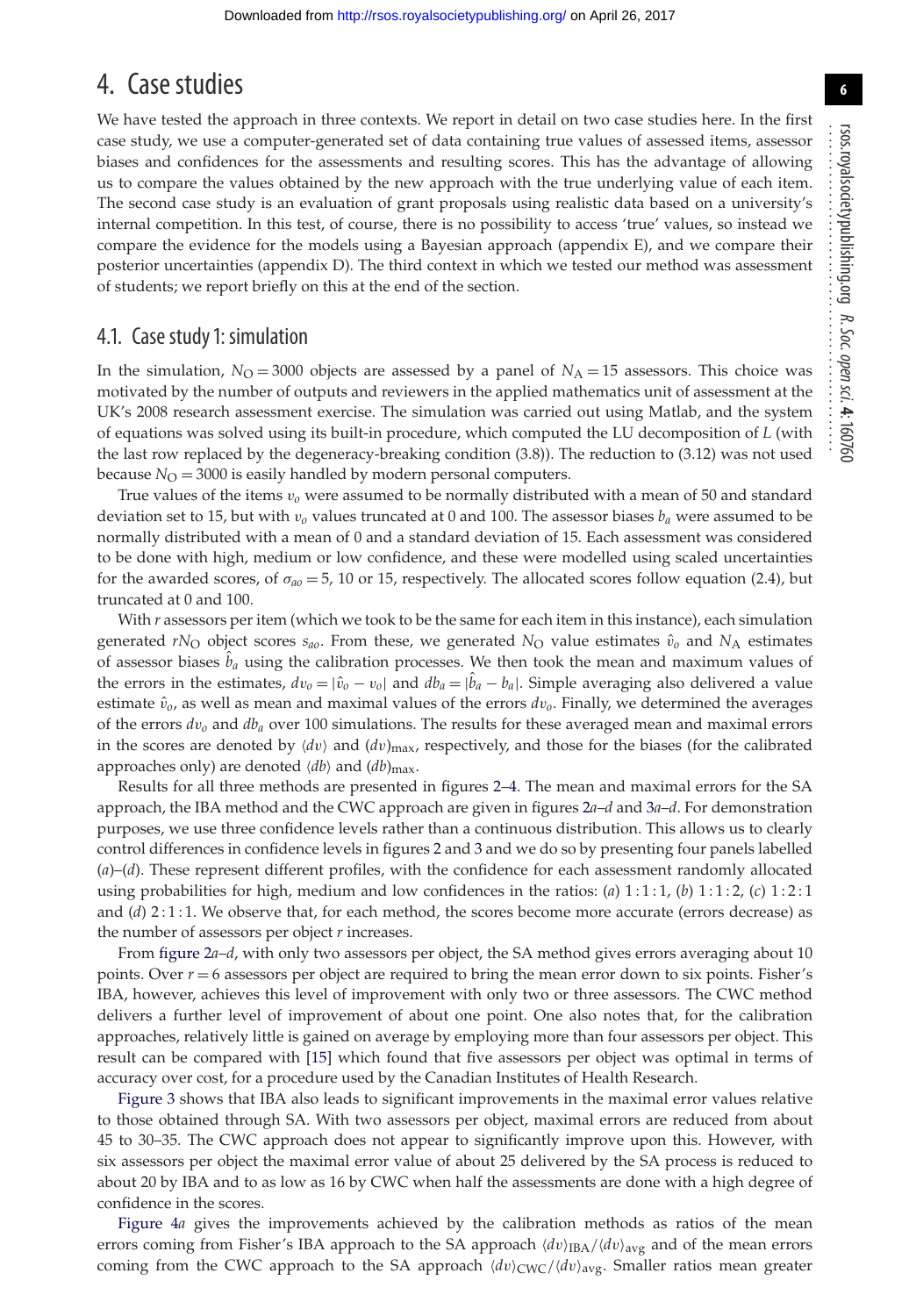

<span id="page-7-0"></span>**Figure 2.** Mean errors plotted against the number *r*of assessors per object for the SA approach (upper curves, orange), the incompleteblock-analysis method (middle curves, green) and the calibration-with-confidence approach (lower curves, blue). The various panels represent different confidence profiles with probabilities for high, medium and low confidences in the ratios: (*a*) 1 : 1 : 1, (*b*) 1 : 1 : 2, (*c*) 1 : 2 : 1 and (*d*) 2 : 1 : 1.

accuracy on the part of the calibrated approaches. [Figure 4](#page-8-0)*b* gives the analogous accuracy ratios for the maximal errors, namely  $(dv)_{\text{max,IBA}}/(dv)_{\text{max,avg}}$  and  $(dv)_{\text{max,CVC}}/(dv)_{\text{max,avg}}$ . [Figure 4](#page-8-0)*a* demonstrates that IBA delivers mean errors between about 60 and 80% of those coming from the SA approach, the better improvements being associated with lower assessor numbers. This is also the most desirable configuration for realistic assessments, as it represents employment of a minimal number of assessors per object. The CWC approach reduces errors by about a further 10 percentage points irrespective of the number of assessors.

#### 4.2. Case study 2: grant proposals

To test CWC in a realistic setting, we adapted data from a university's internal competition for research funding, in which 43 proposals were evaluated by a panel of 11 assessors. Each proposal was graded by two assessors, who in addition each specified a confidence level in their grading in the form of high, medium or low. To respect confidentiality of the competition while making the data available, we not only anonymized the proposals and assessors but also made sufficient changes to the data (while preserving the statistical properties) so that attribution would not be possible. The actual panel used SA, but the assessors were also asked to provide confidences so that CWC could be applied for comparison. The panel awarded grants to the top 10 proposals. Our goals were firstly to see what differences would have been made by use of IBA or CWC, secondly to quantify the evidence for the three models from the data to determine which was most appropriate, and thirdly to compare the posterior uncertainties they provide.

To apply CWC, we translated the qualitative confidence levels of high, medium and low to values  $c_{ao} = \lambda^2$ ,  $1, \lambda^{-2}$ , respectively, with  $\lambda = 1.75$ . We chose  $\lambda = 1.75$  as a reasonable guess at how the assessors used the confidence scale. One could include a computation to infer  $\lambda$  from the data, but our preference rsos.royalsocietypublishing.org

*R. Soc.*

 *open*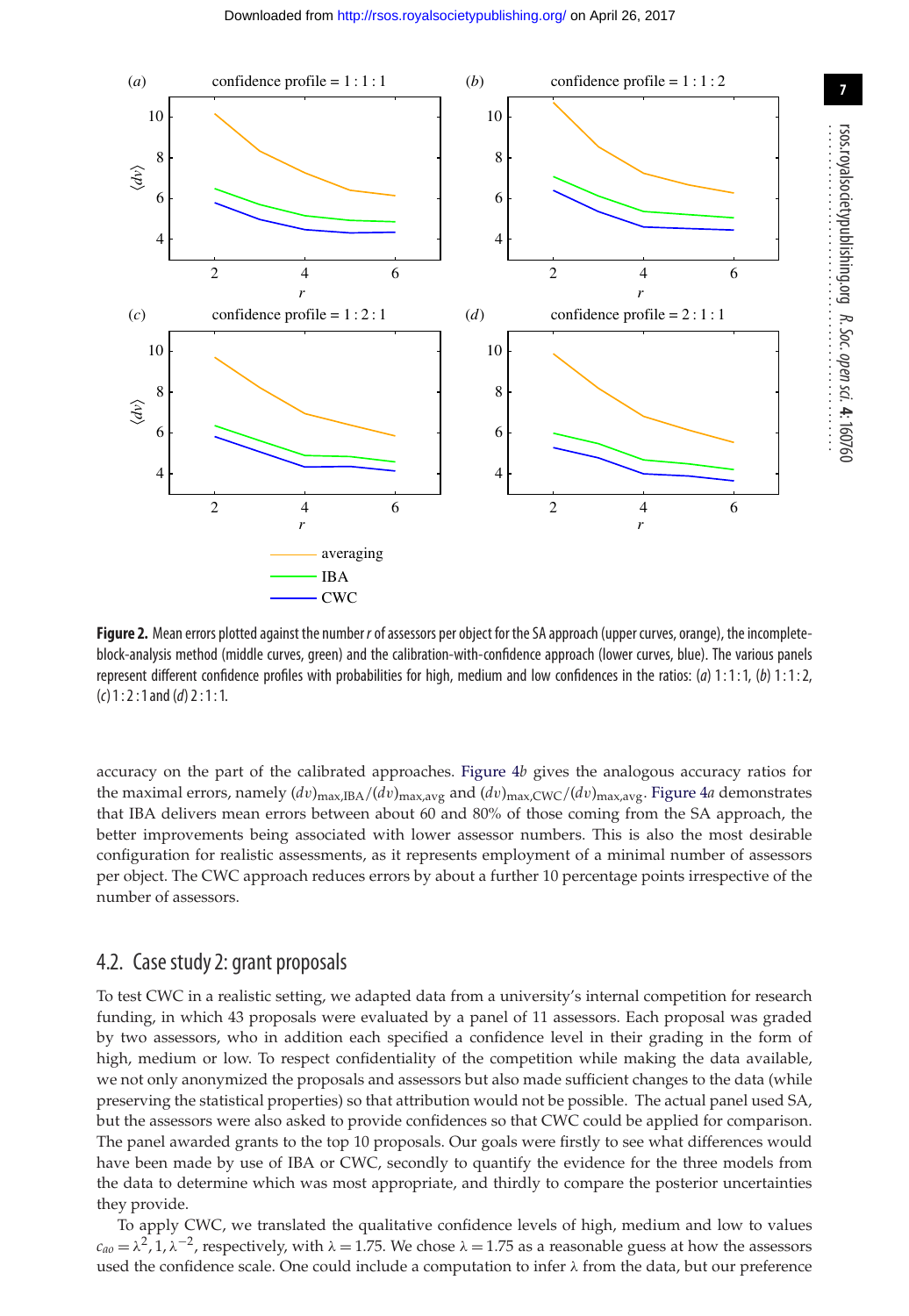

<span id="page-8-1"></span>**Figure 3.** Maximum errors plotted against the number *r* of assessors per object for the SA approach (upper curves, orange), the incomplete-block-analysis method (middle curves, green) and the calibration-with-confidence approach (lower curves, blue). The various panels represent different confidence profiles with probabilities for high, medium and low confidences in the ratios: (*a*) 1 : 1 : 1, (*b*) 1 : 1 : 2, (*c*) 1 : 2 : 1 and (*d*) 2 : 1 : 1.



<span id="page-8-0"></span>**Figure 4.** (*a*) The ratios  $\langle dv \rangle_{\text{IBA}}/\langle dv \rangle_{\text{avg}}$  and  $\langle dv \rangle_{\text{CWC}}/\langle dv \rangle_{\text{avg}}$  measure the mean improved accuracies of IBA (green curves) and CWC (blue), respectively, over SA. Smaller ratios indicate a greater degree of improvement over SA. (*b*) The analogous quantities for maximal errors are  $(dv)_{\text{max,BR}}/({dv})_{\text{max,avg}}$  and  $(dv)_{\text{max,QVC}}/({dv})_{\text{max,avg}}$ , respectively. The four line types correspond to relative probabilities of standard deviations of 5, 10 or 15, respectively, in the ratios 1 : 1 : 1 (solid); 1 : 1 : 2 (long-dashed); 1 : 2 : 1 (short-dashed) and 2 : 1 : 1 (dotted lines).

is for panel chairs to ask assessors to provide uncertainties rather than qualitative confidence levels, as indicated in §2, so we did not implement the inference of  $\lambda$ .

[Figure 5](#page-9-0)*a–c* shows the resulting values inferred by the three methods, projected into the planes of (SA; IBA), (IBA; CWC) and (CWC; SA), respectively. [Figure 5](#page-9-0)*d* is a Bland–Altman or Tukey mean-difference **8**

*R. Soc.*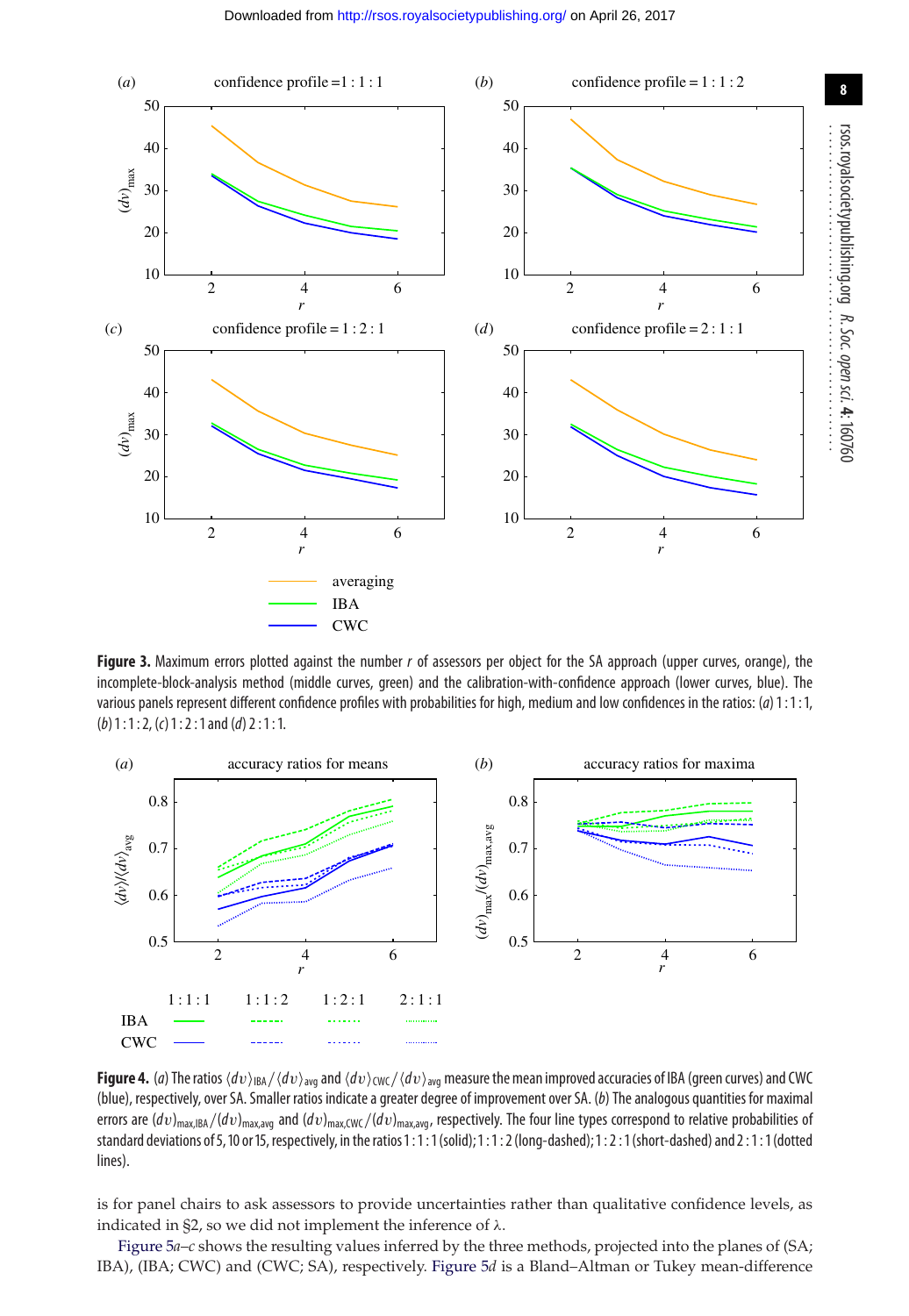

<span id="page-9-0"></span>Figure 5. Correlations between the results coming from the three methods applied to Case Study 2. The three panels give the correlations between the outputs of (*a*) IBA and SA; (*b*) CWC and IBA and (*c*) SA and CWC. The coefficients of determination are given, respectively, by  $R^2 = 0.5701$ ; 0.8807 and 0.3772. Panel (*d*) is a Bland–Altman or Tukey mean-difference plot of differences between results from pairs of approaches against their averages. The symbols '+' (red) compare CWC to IBA ( $V_{CWC} - V_{IBA}$  versus ( $V_{IBA} + V_{CWC}$ )/2); '×' (green) compare IBA to SA ( $V_{IBA} - V_{avg}$  versus ( $V_{avg} + V_{IBA}$ )/2); '்' (blue) compare SA to CWC ( $V_{avg} - V_{CWC}$  versus ( $V_{CWC} + V_{avg}$ )/2).

<span id="page-9-1"></span>**Table 2.** The 43 grant proposals are identified as OA, OB, OC, . . . OZ, OA', OB', . . . OP', OQ'. Here they are ranked according to their  $\mathcal{V}_{\text{avg}}$ ,  $V_{\text{IBA}}$  and  $V_{\text{CWC}}$  values, representing the outcomes of SA, the IBA and CWC approaches. Proposals identified by CWC as belonging to the top 10 but missed by IBA are highlighted in boldface. Proposals identified by IBA or CWC as belonging to the top ten but missed by SA are highlighted in italics. Proposals which are not in the CWC top 10 are underlined.

| rank     | $SAV_{avg}$ | <b>IBA</b> $V_{IBA}$ | <b>CWC</b> $V_{\text{CWC}}$ |
|----------|-------------|----------------------|-----------------------------|
|          | OH (87.0)   | OA (85.3)            | OA (88.8)                   |
| $\prime$ | OP (87.0)   | OC(84.9)             | OB (85.2)                   |
|          | OC(86.0)    | OH (80.6)            | OC(84.9)                    |
| 4        | OS (84.0)   | OP (79.7)            | OD (82.8)                   |
|          | OA (80.5)   | OD (79.5)            | OE (82.0)                   |
| h        | OM (80.5)   | OB (79.4)            | OF (78.9)                   |
| 7        | OZ(80.5)    | OF (78.6)            | OG(78.4)                    |
| 8        | OF (79.5)   | OE (76.9)            | OH (77.3)                   |
| 9        | OA' (78.5)  | OS(76.7)             | OI(77.1)                    |
| 10       | 01(78.0)    | QJ(76.4)             | QJ(75.6)                    |
|          |             |                      |                             |

plot [\[16\]](#page-21-15). The correlations are not strong, though as we would expect, the correlation of IBA with CWC is stronger than those of either with SA. In particular, we note that the set of proposals rated in the top 10 varies substantially with the method used [\(table 2\)](#page-9-1). The reason for the differences is that IBA and CWC attribute a significant range of biases to the assessors [\(table 3\)](#page-10-0).

In the absence of 'true' values for the proposals, how can one decide which is the best method to use, and hence which outcome is preferred?

 *open*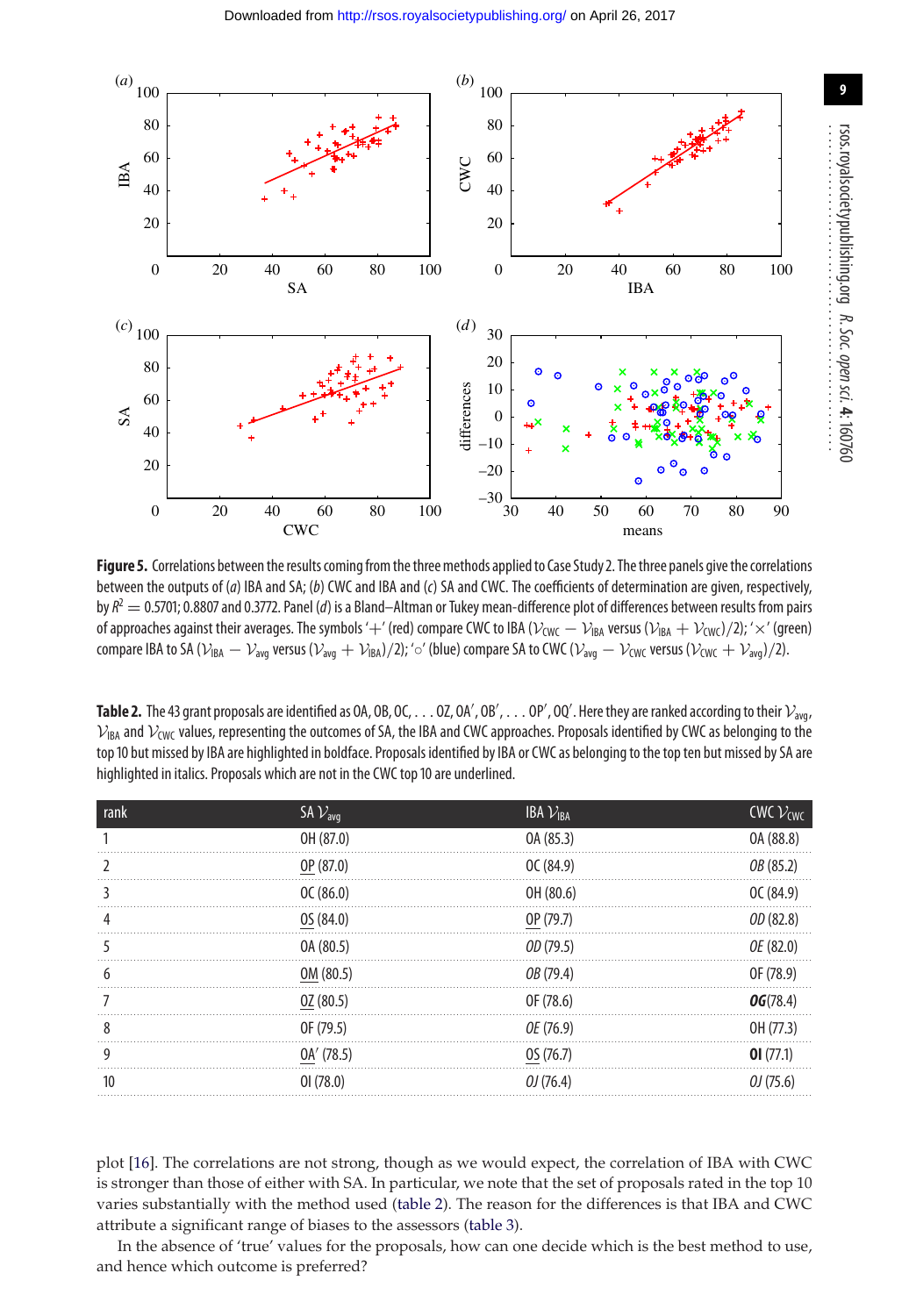rsos.royalsocietypublishing.org

*R. Soc.*

................................................

 *open*

 *sci.* **4**: 160760

| assessor | mean | s.d. | bias (IBA) | bias (CWC) |
|----------|------|------|------------|------------|
| AK       | 84.2 | 16.6 | 14.6       | 17.7       |
| AJ       | 61.0 | 19.2 | 8.7        | 12.6       |
| Al       | 64.6 | 10.0 | 0.0        | 9.7        |
| AH       | 76.6 | 9.1  | 10.0       | 9.1        |
| AG       | 71.9 | 6.9  | 8.8        | 8.8        |
| AF       | 65.9 | 5.6  | 5.7        | 2.0        |
| AE       | 72.3 | 15.5 | 2.8        | 1.1        |
| AD       | 61.0 | 21.9 | $-5.0$     | $-3.6$     |
| AC       | 62.3 | 9.6  | $-12.4$    | $-15.6$    |
| AB       | 58.3 | 6.4  | $-12.8$    | $-16.6$    |
| AA       | 49.1 | 12.1 | $-20.7$    | $-25.2$    |

<span id="page-10-0"></span>**Table 3.** Assessor statistics: assessors are labelled AA, ... AK according to increasing CWC-biases (5th column). Here, we give the mean scores they awarded, standard deviations and IBA-biases too. The mean score awarded over all assessments was 66.9.

<span id="page-10-1"></span>**Table 4.** Residuals (scaled by mean confidence in the case of CWC).

| method.              | ŊА   | <b>IBA</b> | <b>CWC</b>  |  |
|----------------------|------|------------|-------------|--|
| residua <sub>r</sub> | 8602 | 200<br>ەەد | 21F<br>סכוכ |  |

<span id="page-10-2"></span>**Table 5.** Bayesian log-evidences.

| method | SА           |       | IBA         | <b>CWC</b>   |
|--------|--------------|-------|-------------|--------------|
|        | log-evidence | n o r | con.<br>၁၀: | ົາ ດ"<br>וטכ |

A first answer is to compare the 'residuals' that the methods leave after the least-squares fit. In the case of SA, this means the value of equation (3.1) obtained by taking the v*<sup>o</sup>* to be the averaged scores and  $b_a = 0$ . For IBA, the residual is the value of (3.1) at the least-squares fit, taking all the  $c_{ao} = 1$ . For CWC, we take the value of (3.1) at the least-squares fit, divided by the average confidence over all assessments. The residuals are presented in [table 4.](#page-10-1) From this point of view, we see clear improvement progressively from SA to IBA to CWC, providing an apparently compelling argument for the use of CWC.

As IBA and CWC have more free parameters (the biases) than SA, however, one should penalize them appropriately to make a correct comparison. Also although normalizing the residual for CWC by the average confidence sounds sensible, it is not clear it is the right way to compare CWC with IBA.

A principled answer is provided by Bayesian model comparison. In this procedure, the evidence provided by the data in favour of each model is quantified, and the best model is the one with the highest evidence. The procedure to quantify the evidence for the three models is described in appendix E. It depends on assumptions about the prior probability distribution for the parameters of the models, but we took 'ball' priors on the true values and on the biases (constrained by the degeneracy-breaking condition) and a truncated Jeffreys' prior on the variance of the noise. In the notation of appendix E, the parameters for the prior probability distributions were  $\sigma_Q = 22.5$ ,  $\sigma_A = 15$ ,  $w_{\text{max}} = 900$ ,  $w_{\text{min}} = 1$ . As the evidences come out to be small numbers (around  $10^{-168}$ ), we took their (natural) logarithms. The resulting log-evidences are shown in [table 5.](#page-10-2) Simple averaging wins, but these values are so close together that we cannot make a strong conclusion about which method is most justified by the data. Furthermore, adjusting the prior probability distributions and the confidence weights changes which method has the highest evidence. We suspect that differences between the evidences for the models would become apparent if each proposal had been evaluated by more than two assessors.

A third approach is to evaluate the posterior uncertainty in the values assigned to the objects for the three methods, as detailed in appendix D, using (D 1) for IBA and CWC, and (D 2) for SA. The results are given in [table 6.](#page-11-0) On this basis, the most precise results are given by CWC. None of them are very precise, however. A posterior uncertainty of eight means that we should consider values for the objects to have a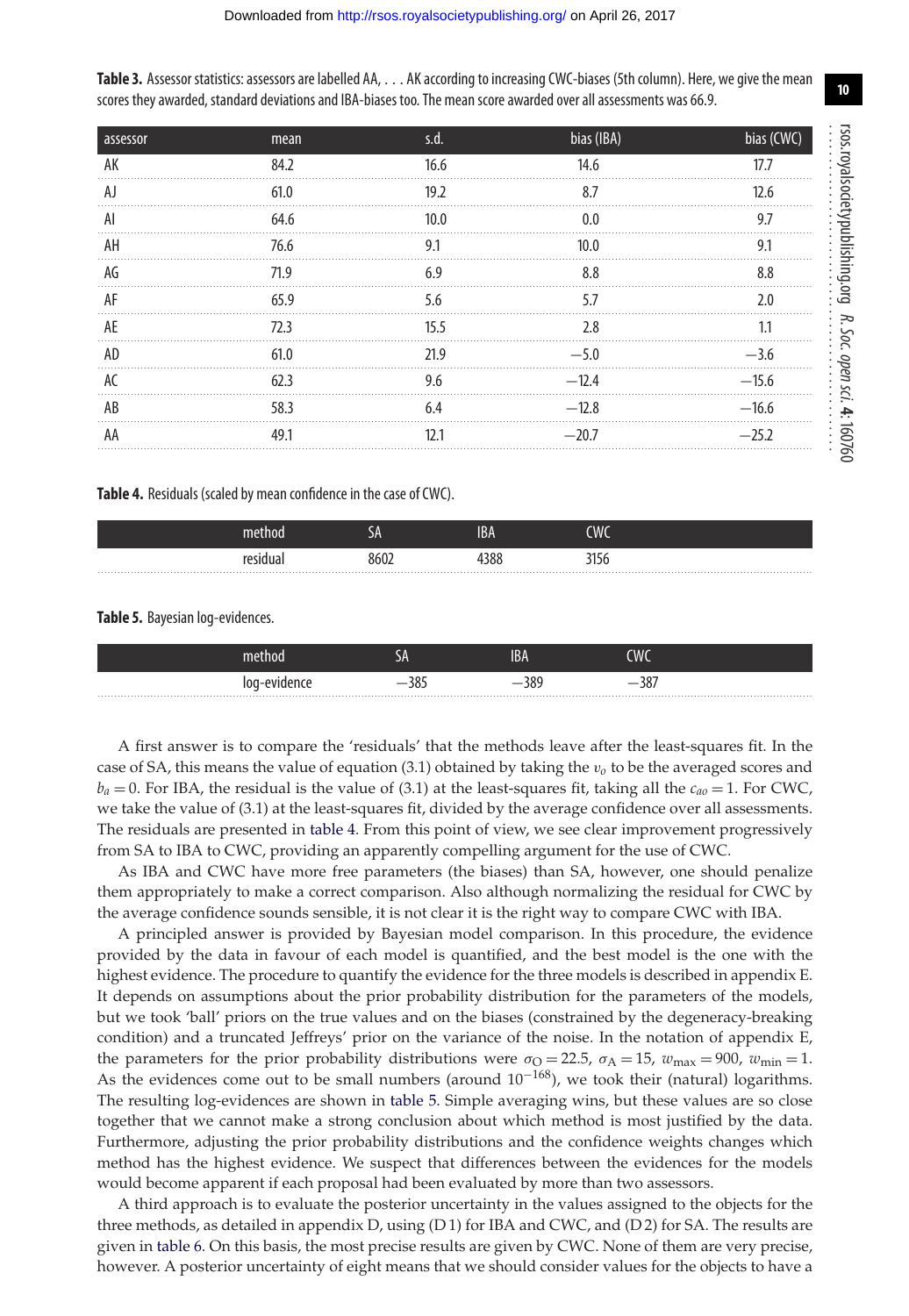<span id="page-11-0"></span>**Table 6.** Confidence-weighted root mean square uncertainties for the values (and biases in the cases of IBA and CWC). For SA, the weighting is according to the number*no* of assessors for object*o*.

| method      | ЭA   | IBA | <b><i>IMC</i></b> |
|-------------|------|-----|-------------------|
| uncertainty | 14.1 | ◡   | ο.ι               |

one-third chance of differing by more than eight from the outputted values. This means that for IBA and CWC, only the top three proposals of [table 2](#page-9-1) are reasonably assured of being in the top 10.

As the object of the competition was only to choose the best 10 proposals to fund, rather than assign values to each proposal, it might have been more appropriate to design just a classifier system (with a tunable parameter to make the right number in the 'fund' class) but our goal was to use it as a test of CWC.

The fact that three different methods with roughly equal evidence lead to drastically different allocation of the grants, and with large posterior uncertainties, highlights that better design of the panel assessment was required. Large variability of outcome even when just using SA but with different assessment graphs was already noted by Graves *et al*. [\[17\]](#page-21-16). A moral of our analysis is that to achieve a reliable outcome, the assessment procedure needs substantial advance design. We continue a discussion of design in appendices C and F, but substantial treatment is deferred to a future paper.

#### 4.3. Third context: assessment of students

We also tested the method on undergraduate examination results for a degree with a flexible options system [\[18\]](#page-21-17) and on the assessment of a multi-lecturer postgraduate module.

In the former case, as surrogates for the confidences in the marks we took the number of Credit Accumulation and Transfer Scheme (CATS) points for the module, which indicate the amount of time a student is expected to devote to the module (for readers used to the European credit transfer and accumulation system, 2 CATS points are equivalent to 1 ECTS point). The amount of assessment for a module is proportional to the CATS points. If it can be regarded as consisting of independent assessments of subcomponents, e.g. one per CATS point, with roughly equal variances, then the variance of the total score would be proportional to the number of CATS points. As the score is then normalized by the CATS points, the variance becomes inversely proportional to the CATS points, making confidence directly proportional to CATS points. The outcome of our analysis indicated significant differences in standards for the assessment of different modules, but as most modules counted for 15 or 18 CATS, this was not a strong test of the merits of including confidences in the analysis, so we do not report on it here.

For the postgraduate module, there were four lecturers plus module coordinator, who each assessed oral and written reports for some but not all of the students, according to availability and expertise (except the coordinator assessed them all). Each assessor provided a score and an uncertainty for each assessment. The results were combined using our method and the resulting value for each student was reported as the final mark. The lecturers agreed that the outcome was fair.

# 5. Discussion

We have presented and tested a method to calibrate assessors in a panel, taking account of differences in confidence that they express in their assessments. From a test on simulated data we found that calibration with confidence (CWC) generated closer estimates of the true values than Additive incomplete block analysis (IBA) or simple averaging (SA). A test on some real data, however, provided little evidence to distinguish between the methods, though they produced wildly different rankings, suggesting that the assessment procedure for that context needed more robust design. Nevertheless, CWC came ahead on posterior precision. We note that the default of assuming all assessment confidences to be equal results in IBA, which already represents a useful improvement over SA.

One of the principal conclusions from our analysis is that to achieve reliable outcomes from the methods we tested, requires good design of the assessment graph (showing which objects are evaluated by which assessors and with what confidences).

All three methods we compared are based on least-squares fitting. They may therefore be considered overly sensitive to outliers. An alternative approach which is less sensitive to outliers is based on medians rather than means. For example, Tukey's Median Polish [\[19\]](#page-21-18) is a median-based version of Fisher's IBA. It would be good to develop a version of it that takes confidences into account too.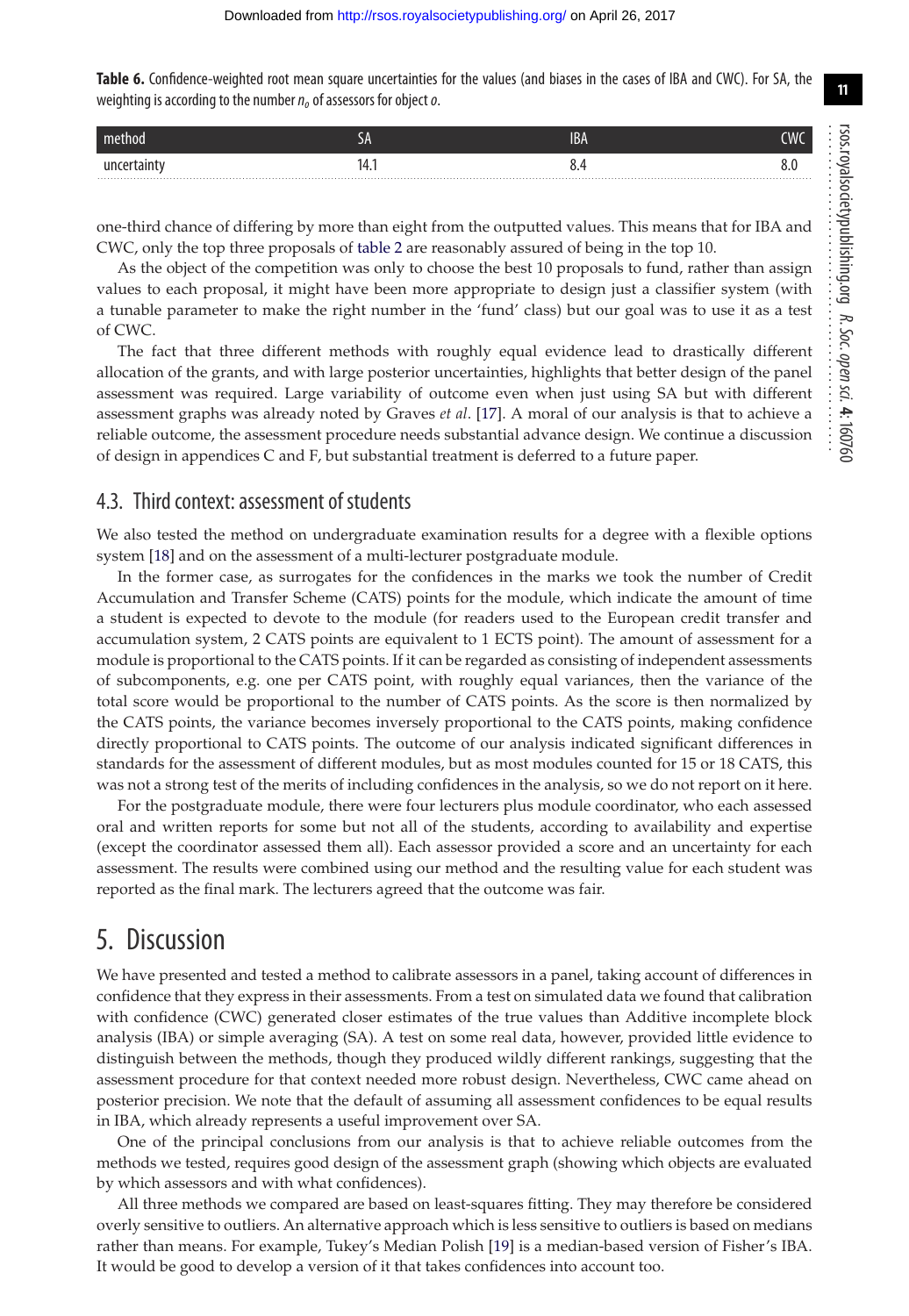Some other drawbacks of our CWC method are:

- It requires assessors to give reliable uncertainties; if assessors differ in their confidence estimates the method gives higher weight to those who give higher confidences. In particular, one needs to guard against an assessor giving unwarrantedly high confidence for a particular assessment. There is a case for calibrating confidences too.
- Bias effects may be more subtle than just an additive effect; for example, an assessor may be more generous (or perhaps tougher) on topics in which they have high confidence, or they may use a shorter or longer part of the scale than other assessors.
- Some organizations insist on round-number scores; this goes against the spirit of our approach and is awkward for assessors who may rightly wish to rate an object as between two of the allowed grades. The requirement is perhaps based on the laudable idea of not wishing to imply higher accuracy than is warranted, yet in our opinion this is better dealt with by reporting an uncertainty for each result on a continuous scale.
- Some organizations may insist that scores cannot go beyond certain limits, which is awkward for an assessor if after evaluating several objects highly they find there are some they wish to rate even higher.

There are a number of refinements which one could introduce to the core method, addressing some of these drawbacks. These include how to deal with different types of bias, different scales for confidence, different ways to remove the degeneracy in the equations, how to deal with the endpoints on a marking scale, and how to choose the assessment graph. Some suggestions are made in the appendices, along with mathematical treatment of the robustness of the method and of computation of the Bayesian evidence for the models.

An advantage of our type of calibration is that it does not produce the artificial discontinuities across field boundaries that tend to arise if the domain is partitioned into fields and evaluation in each field carried out separately. In the UK Research Assessment Exercise 2008, for example, there is evidence that different panels had different standards [\[20\]](#page-21-19). Although RAE2008 stated that cross-panel comparisons are not justified, some universities have used such comparisons to help decide on how much to resource different departments. Our approach would take advantage of cross-panel referrals (which was part of RAE2008 for work in the overlaps between panels) to infer relative standards and hence to normalize the outcomes.

We suggest that a method such as this, which takes into account declared confidences in each assessment, is well suited to a multitude of situations in which a number of objects is assessed by a panel. We acknowledge, however, that this approach requires an investment in training assessors to estimate their uncertainties and in constructing a sufficiently strongly connected assessment graph. Different panels will deal with the trade-off between investment of effort and accuracy of results in different ways.

Data accessibility. Software implementing the method is free to download from the website [http://calibratewithconfi](http://calibratewithconfidence.co.uk) [dence.co.uk.](http://calibratewithconfidence.co.uk) Software and data for the two case studies are available from [https://github.com/ralphkenna/CWC.git.](https://github.com/ralphkenna/CWC.git) Authors' contributions. R.S.M. conceived and developed the theory. S.P. tested it using an early case study. R.J.L. performed case study 1. R.K. performed case study 2. R.S.M., S.P., R.K. and R.J.L. discussed and interpreted the results and wrote the paper.

Competing interests. We have no competing interests.

Funding. The work of R.S.M. was supported by the ESRC under the Network on Integrated Behavioural Science (ES/K002201/1) and the Centre for Evaluation of Complexity in the Nexus (ES/N012550/1). R.K. was supported by the EU Marie Curie IRSES Network PIRSES-GA-2013-612707 DIONICOS, Dynamics of and in Complex Systems, funded by the European Commission within the FP7-PEOPLE-2013-IRSES Programme (2014-2018).

Acknowledgements. We are grateful to the Mathematics Department, University of Warwick, for providing us with examination data to perform an early test of the method, to the Applied Mathematics Research Centre, Coventry University for funding to make a professional implementation of the method and to Marcus Ong and Daniel Sprague of Spectra Analytics for producing it. We also thank John Winn for pointing us to the SIGKDD'09 method, and David MacKay for pointing us to the NIPS method and teaching R.S.M. Bayesian model comparison back in 1990. We are grateful to the reviewers of this and previous versions for many useful comments.

# Appendix A. Scale for confidences

We motivated the model by proposing that the noise terms be of the form σ*ao*η*ao* with the η*ao* independent zero-mean random variables with unit variance, so that the  $\sigma_{a0}$  are standard deviations. Nevertheless, multiplying all the confidences by the same number does not change the results of the least-squares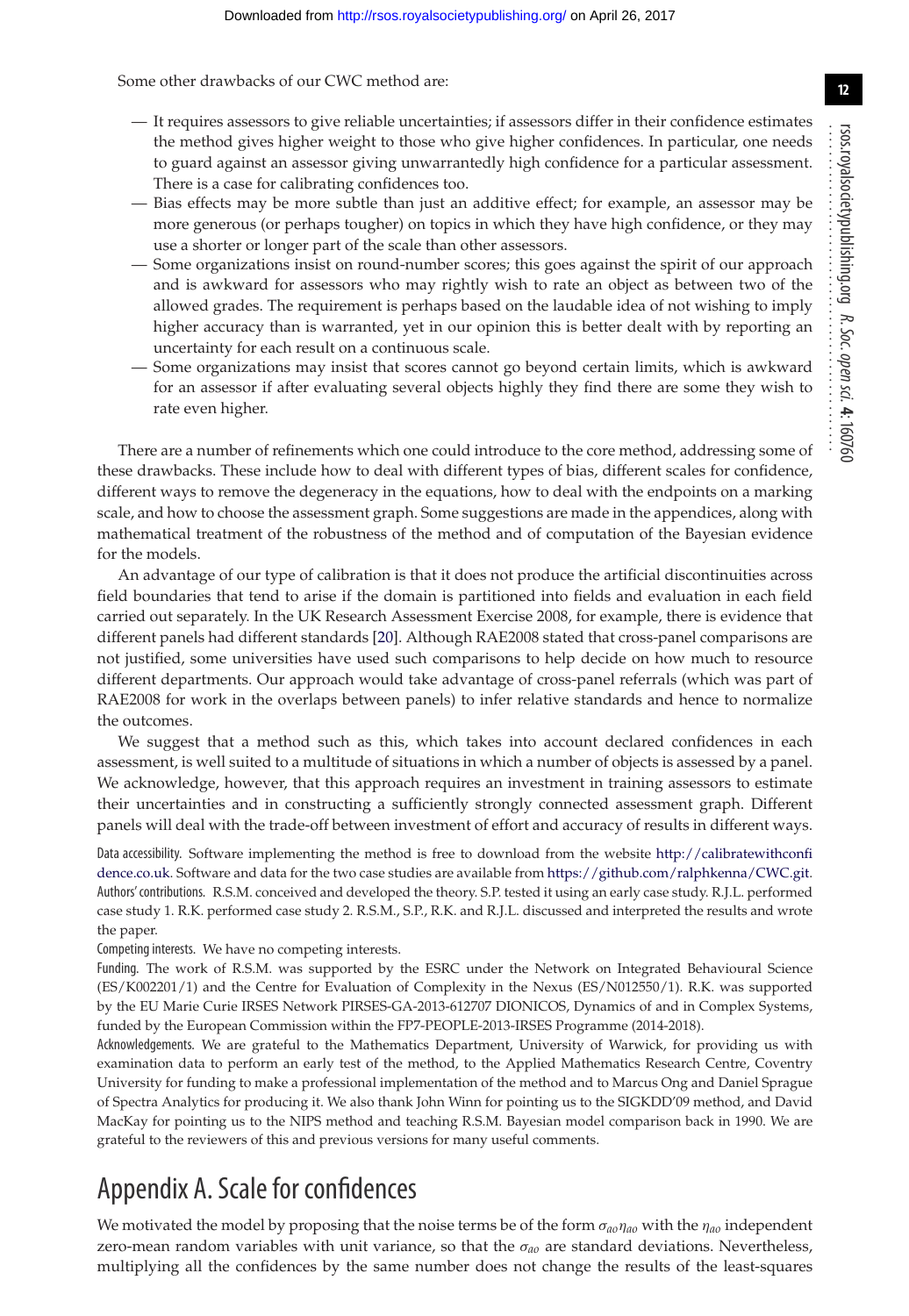fit, nor our quantifications of robustness (appendices C and D). Thus, the η*ao* can be taken to have any variance  $w$ , as long as it is the same for all assessments. It is only ratios of confidences that have significance.

The fitting procedure can be extended to infer a best-fit value for *w*. Even if the assessors provide confidences based on assuming  $w = 1$ , the best fit for *w* is not 1 in general. Assuming independent Gaussian errors, the maximum-likelihood value for *w* comes out to be

$$
\bar{w} = \frac{R}{N},
$$

where

$$
R = \sum_{a\sigma} c_{a\sigma} (s_{a\sigma} - \bar{v}_o - \bar{b}_a)^2
$$
 (A 1)

is the residual from the least-squares fit  $(\bar{v}, \bar{b})$  for  $(v, b)$  and  $N$  is the total number of assessments. The posterior distribution for *w*, given a prior distribution, is obtained in appendix D.

### Appendix B. Degeneracy-breaking conditions

We can remove the degeneracy in equations (3.2) and (3.3) in different manners from equation (3.8) used here. Indeed, use of (3.8) can lead to an average shift from the scores to the true values. This does not matter if only a ranking is required, but if the actual values are important (e.g. for degree classification), then a better choice of degeneracy-breaking condition is needed.

A preferable confidence-weighted degeneracy-breaking condition is

$$
\sum_{a} C'_{a} b_{a} = 0, \tag{B.1}
$$

which from (3.3) automatically implies  $\sum_{o} C_{o}v_{o} = \sum_{ao} c_{ao} s_{ao}$ , thus avoiding the possibility of such systematic shifts.

From a theoretical perspective, however, the best choice of degeneracy-breaking condition is to choose a reference value  $v_{\text{ref}}$  (think of a notional desired mean) and require

$$
\sum_{ao} c_{ao}(v_o - b_a) = Cv_{ref},
$$
\n(B2)

where

$$
C = \sum_{a\sigma} c_{a\sigma}.
$$
 (B 3)

Using the notation in (3.6) and (3.7), this can equivalently be written as

$$
\sum_{o} C_o v_o - \sum_{a} C'_a b_a = C v_{\text{ref}}.
$$
\n(B4)

To reduce the possible average shift from confidence-weighted average scores to true values, the reference value  $v_{\text{ref}}$  should be chosen near the confidence-weighted average score

$$
\bar{s} = \sum_{a\sigma} \frac{c_{a\sigma} s_{a\sigma}}{C}.
$$
 (B 5)

Choosing  $v_{\text{ref}}$  exactly equal to  $\bar{s}$  gives (B 1), which makes the confidence-weighted average bias come out to 0 and the confidence-weighted average value come out to  $\bar{s}$ . We will show in appendix C, however, to 0 and the connuence-weighted average value come out to s. We will show in appendix C, nowever, that the results are a factor  $\sqrt{2}$  more robust to changes in the scores if  $v_{\text{ref}}$  is chosen to be fixed rather than dependent on the scores.

For any affine choice of degeneracy-breaking condition on the biases,  $\sum_a \beta_a b_a = \gamma$ , the reduced system (3.12) can be solved either by replacing one of the equations by the degeneracy-breaking condition as in §3, or by appending an additional unknown *s*, adding β*as* to the left-hand side of each equation (3.12), and appending the degeneracy-breaking equation as an additional equation. The latter option has the advantage of preserving the symmetry of the matrix representing the system of equations and hence twice as efficient algorithms to solve them (symmetric indefinite factorization). The additional unknown *s* comes out to be 0 because of the relation  $\alpha(V, B) = 0$  mentioned after (3.10).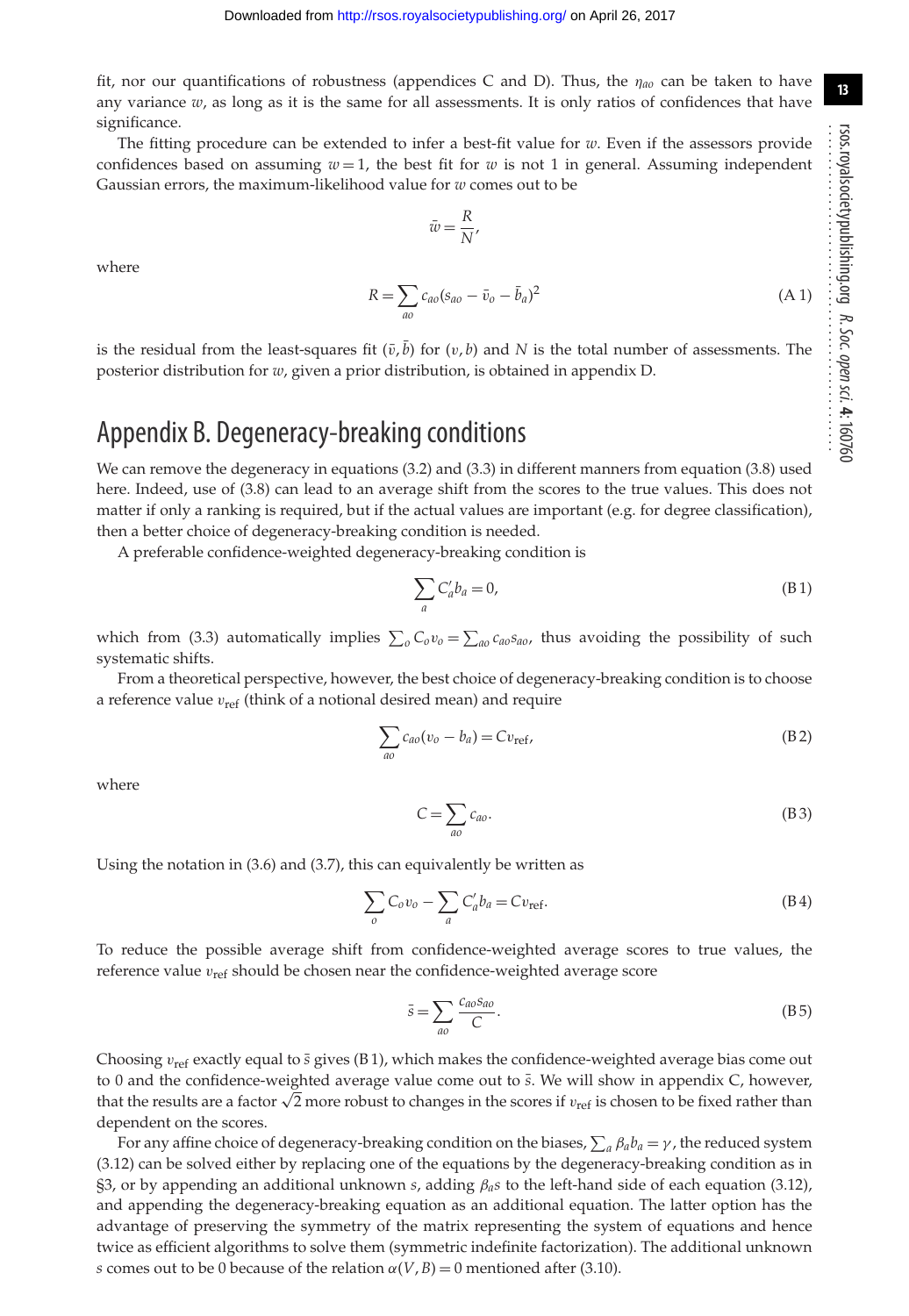## Appendix C. Robustness to changes in the scores

Here, we present our approach to the quantification of the robustness of our method to small changes in the scores, using norms that take into account the confidences.

For  $s = (s_{a0})_{(a,o) \in E}$ , define the operator *K* by

$$
Ks = \begin{bmatrix} V \\ B \end{bmatrix},\tag{C.1}
$$

as a shorthand for the definitions in equations (3.4) and (3.5), so that equations (3.2) and (3.3) can be written as

$$
L\begin{bmatrix} v \\ b \end{bmatrix} = Ks. \tag{C2}
$$

Thus, if a change  $\Delta s$  is made to the scores, we obtain changes  $\Delta v$ ,  $\Delta b$  of magnitude bounded by

$$
\left\| \begin{array}{c} \Delta v \\ \Delta b \end{array} \right\| \le \| L^{-1} K \| \|\Delta s \|, \tag{C.3}
$$

where  $L^{-1}$  is defined by restricting the domain of *L* to (3.8) and its range to  $\alpha(V, B) = 0$ , and appropriate norms are chosen. In this appendix, we propose that appropriate choices of norms are

$$
\|\Delta s\|_{\text{scores}} = \sqrt{\sum_{ao} c_{a o} \Delta s_{a o}^2},\tag{C4}
$$

$$
\|(\Delta v, \Delta b)\|_{\text{results}} = \sqrt{\sum_{ao} c_{ao} (\Delta v_o^2 + \Delta b_a^2)} = \sqrt{\sum_o C_o \Delta v_o^2 + \sum_a C'_a \Delta b_a^2},\tag{C.5}
$$

and the associated operator norm from scores to results for  $||L^{-1}K||$ . With the confidence-weighted degeneracy-breaking condition  $\sum C'_a b_a = 0$ , (B 1) instead of (3.8), we obtain

$$
||L^{-1}K|| \le \frac{\sqrt{2}}{\sqrt{\mu_2}},
$$
 (C6)

where  $\mu_2$  is the second smallest eigenvalue of a certain matrix *M* formed from the confidences (see (C 10)). In particular, this gives √

$$
|\delta v_o| \le \frac{1}{\sqrt{C_o}} \frac{\sqrt{2}}{\sqrt{\mu_2}} \sqrt{\sum_{ao} c_{ao} \delta s_{ao}^2}.
$$
 (C7)

The factor of  $\sqrt{2}$  can be removed if one switches to an ideal degeneracy-breaking condition as in (B2) of appendix B.

As a consequence, to maximize the robustness of the results, the task for the designer of *E* is to make none of the  $C_0$  much smaller than the others and to make  $\mu_2$  significantly larger than 0. The former is evident (no object should receive significantly less assessment or less expert assessment than the others). The latter is the mathematical expression of how well connected is the graph  $\Gamma$  (equivalently  $\Gamma_A$ ). To design the graph  $\Gamma$  requires a guess of the confidence levels that assessors are likely to give to their assessments (based on knowing their areas of expertise and their thoroughness or otherwise) and a compromise between assigning an object to only the most expert assessors for that object and the need to achieve a chain of comparisons between any pair of assessors.

We now go into detail, derive the above bounds and describe some computational short cuts.

One can measure the size of a change  $\Delta s_{ao}$  to a score  $s_{ao}$  by comparing it to the declared uncertainty  $σ<sub>a</sub>$ . Thus, we take the size of Δ*s<sub>ao</sub>* to be  $\sqrt{c_{ao}}$  |Δ*s<sub>ao</sub>*]. We propose to measure the size of an array Δ*s* of changes  $\Delta s_{ao}$  to the scores by the square root of the sum of squares of the sizes of the changes to each score, as in (C4). Supremum or sum-norms could also be considered but we will stick to this choice here.

It is also reasonable to measure the size of a change  $\Delta v_o$  to a true value  $v_o$  by comparing it to the uncertainty implied by the sum of confidences in the scores for object  $o$ . Thus, the size of  $\Delta v_o$  is defined to be  $\sqrt{C_0}$   $\Delta v_0$ , where  $C_0$  is the total confidence in the assessment of object *o*. Similarly, we measure the size of a change  $\Delta b_a$  in bias  $b_a$  by  $\sqrt{C'_a}$   $|\Delta b_a|$  where  $C'_a$  is the total confidence expressed by a given assessor. Finally, we measure the size of a change ( $\Delta v$ ,  $\Delta b$ ) to the vector of values and biases by the square root of sum of squares of the individual sizes, as in  $(C5)$ .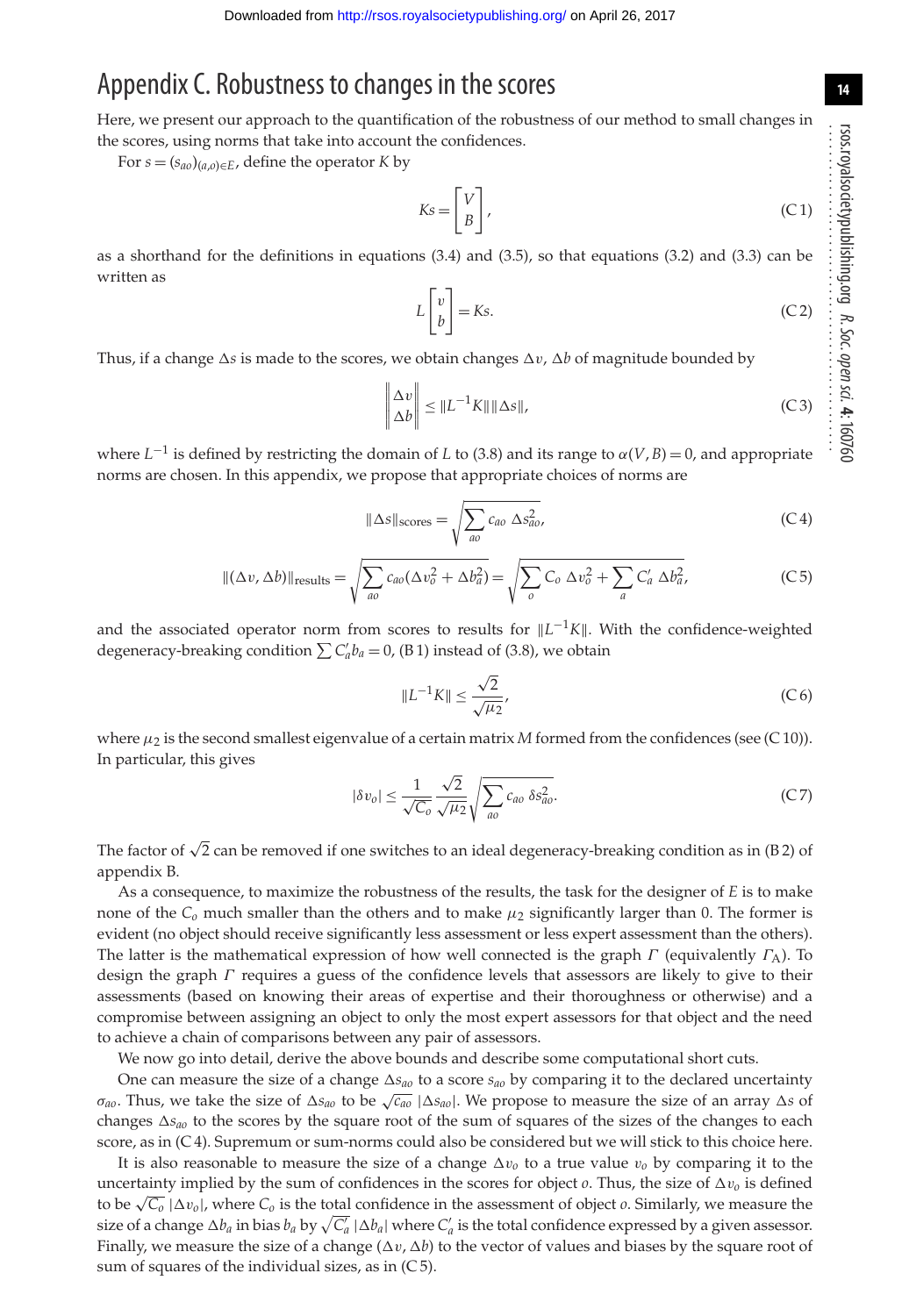The size of the operator  $L^{-1}K$  is measured by the operator norm from scores to results, i.e.

$$
||L^{-1}K|| = \sup_{\Delta s \neq 0} \frac{||L^{-1}K\Delta s||_{\text{results}}}{||\Delta s||_{\text{scores}}}.
$$
 (C 8)

The operator *L*−1*K* is equivalent to orthogonal projection with respect to the norm (C 4) from the scores to the subspace  $\Sigma$  of the form  $s_{a0} = v_o + b_a$  with a degeneracy-breaking condition to eliminate the ambiguity in direction of the vector  $v_0 = 1$ ,  $b_a = -1$ .

The tightest bounds in (C3) are obtained by choosing the degeneracy-breaking condition to correspond to a plane perpendicular to this vector with respect to the inner product corresponding to equation  $(C5)$ . Thus, we choose degeneracy-breaking condition  $(B2)$ .

**Theorem.** *For a connected graph* Γ *and with the degeneracy-breaking condition* (*B 2*), *the size of the change* ( v, *b*) *resulting from a given array of changes s in scores is bounded by*

$$
\|(\Delta v, \Delta b)\|_{\text{results}} \le \frac{1}{\sqrt{\mu_2}} \|\Delta s\|_{\text{scores}},\tag{C.9}
$$

 $where \mu_2$  *is the second smallest eigenvalue of the matrix* 

$$
M = \begin{bmatrix} I_{N_O} & D \\ D^{\mathrm{T}} & I_{N_A} \end{bmatrix},\tag{C.10}
$$

$$
D_{ao}^{\mathrm{T}} = \frac{c_{ao}}{\sqrt{C_o C_a'}}
$$
\n(C11)

 $N_A$ ,  $N_O$  *are the numbers of assessors and objects, respectively, and for*  $k \in \mathbb{N}$ , *I<sub>k</sub> is the identity matrix of rank k.* 

*Proof.* Firstly, the orthogonal projection in metric (C 4) from *s* to the subspace Σ never increases length. Secondly, if  $\Delta s_{a0} = \Delta v_o + \Delta b_a$  with  $\sum_{a0} c_{a0} (\Delta v_o - \Delta b_a) = 0$  then

$$
\|\Delta s\|_{\text{scores}}^2 = \sum_{a o} c_{a o} (\Delta v_o + \Delta b_a)^2 = g^{\text{T}} Mg,\tag{C12}
$$

where  $g$  is the vector with components

$$
g_0 = \tilde{v}_0 := \sqrt{C_0} \, \Delta v_0,\tag{C.13}
$$

$$
g_a = \tilde{b}_a := \sqrt{C'_a} \Delta b_a.
$$
 (C14)

Then, because we restricted to the subspace orthogonal to the null vector in results-norm, and *M* is non-negative and symmetric

$$
g^{\text{T}}Mg \ge \mu_2 \sum_i g_i^2 = \mu_2 ||(\Delta v, \Delta b)||_{\text{results}}^2
$$

where index *i* ranges over all objects and assessors. Positivity of  $\mu_2$  holds as soon as the graph  $\Gamma$  is connected, because *M* is a transformation of the weighted graph-Laplacian to scaled variables [\[21\]](#page-21-20), so dividing by  $\mu_2$  and taking the square root yields the result.

The computation of the eigenvalue  $\mu_2$  of *M* can be reduced from dimension  $N_A + N_O$  to dimension *N*<sup>A</sup> by

**Proposition.** *If*  $N_A \geq 2$ , *the second smallest eigenvalue*  $\mu_2$  *of M is related to the second largest eigenvalue*  $\lambda_2$ *of D*T*D by*

$$
\mu_2 = 1 - \sqrt{\lambda_2}.\tag{C.15}
$$

*If*  $N_A = 1$  *and*  $N_O \ge 2$ *, then*  $\mu_2 = 1$ *. If both are* 1*, then*  $\mu_2 = 2$ *.* 

*Proof.* The equations for an eigenvalue–eigenvector pair  $\mu$ , ( $\tilde{v}$ ,  $\tilde{b}$ ) of *M* are

$$
\tilde{v} + D\tilde{b} = \mu \tilde{v} \tag{C16}
$$

$$
D^{\mathrm{T}}\tilde{v} + \tilde{b} = \mu\tilde{b}.\tag{C.17}
$$

Applying  $D^T$  to the first equation, multiplying the second by  $(1 - \mu)$ , and then substituting for  $(1 - \mu)D^{T}\tilde{v}$  in the second yields

$$
D^{\mathrm{T}} D\tilde{b} = (1 - \mu)^2 \tilde{b}.
$$
 (C.18)

Thus, either  $\tilde{b} = 0$  or  $(1 - \mu)^2$  is an eigenvalue  $\lambda$  of  $D^T D$ . In the first case, equation (C 16) implies  $\mu = 1$ , so if  $\mu \neq 1$  then  $(1 - \mu)^2$  is an eigenvalue of  $D^T D$ .

**15**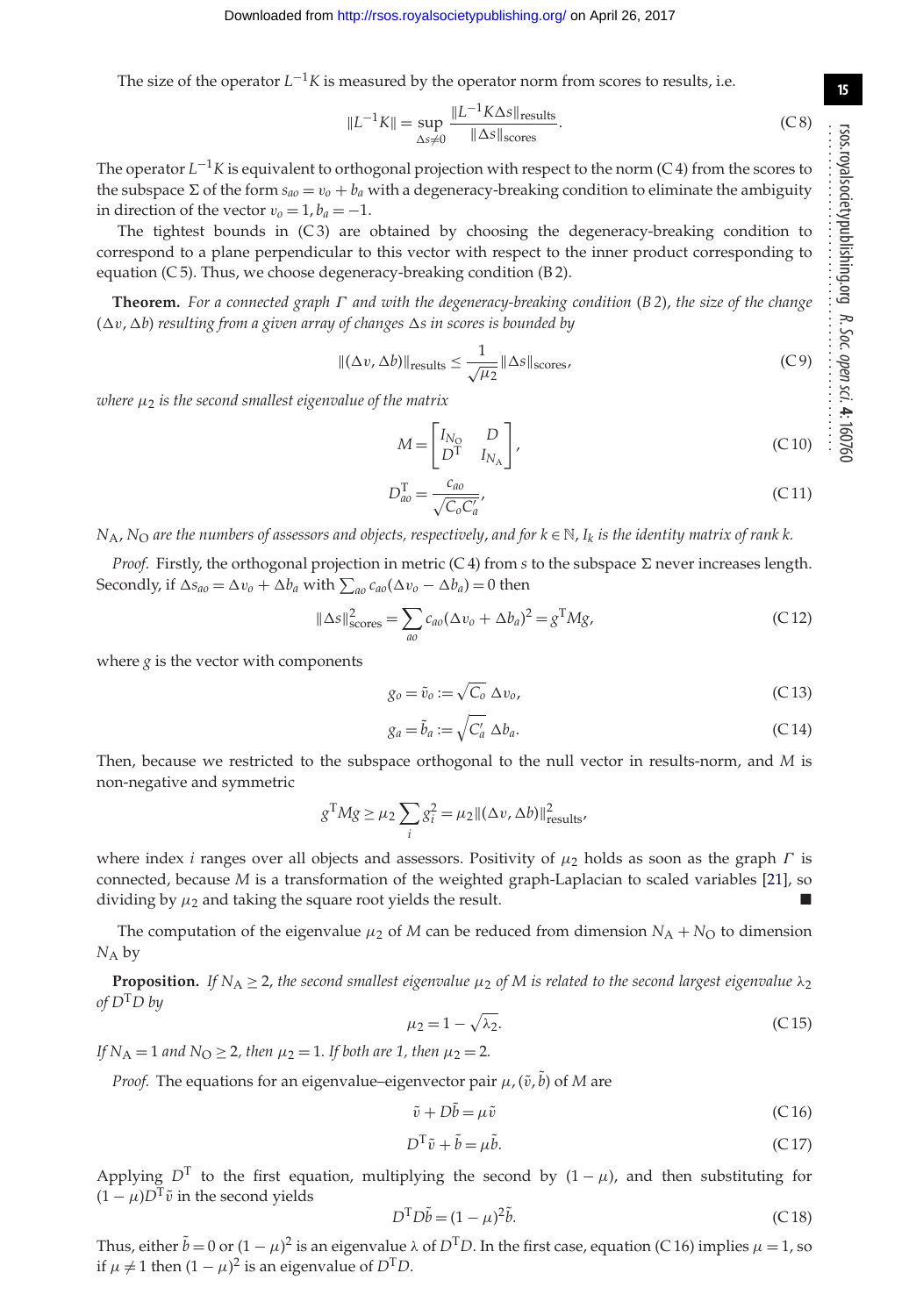Conversely, if  $(\lambda, \tilde{b})$  is an eigenvalue–eigenvector pair for  $D^T D$  with  $\lambda \neq 0$  then  $\lambda > 0$  because  $D^T D$  is Conversery, in  $(x, v)$  is an eigenvalue-eigenvector pair for *D* D with  $x \neq 0$  then  $x > 0$  because D D is non-negative, so put  $\tilde{v} = \pm D\tilde{b}/\sqrt{x}$  to see that  $(\tilde{v}, \tilde{b})$  is an eigenvector of *M* with eigenvalue  $\$  $\lambda = 0$  and  $D\tilde{b} = 0$  then  $\mu = 1$  is an eigenvalue of *M* with eigenvector  $(\tilde{v}, \tilde{b})$  for any  $\tilde{v}$  with  $D^T \tilde{v} = 0$ , e.g.  $\tilde{v} = 0$ .

Thus, there is a two-to-one correspondence between eigenvalues  $\mu$  of  $M$  not equal to 1 and positive eigenvalues  $\lambda$  of  $D^TD$  (counting multiplicity):  $\mu = 1 \pm \sqrt{\lambda}$ . Any remaining eigenvalues are 1 for *M* and 0 for *D*<sup>T</sup>*D*. The degeneracy gives an eigenvector  $\tilde{v}_o = \sqrt{C_o}$ ,  $\tilde{b}_a = -\sqrt{C_a}$  of *M* with eigenvalue 0 and it is corresponds to an eigenvalue 1 of  $D<sup>T</sup>D$ . All other eigenvalues of *M* are non-negative because *M* is. All other eigenvalues of  $D<sup>T</sup>D$  are less than or equal to 1 by the Cauchy–Schwarz inequality. So if the second largest eigenvalue  $\lambda_2$  of  $D^TD$  (counting multiplicity) is positive, then the second smallest eigenvalue  $\mu_2$ of *M* (counting multiplicity) is  $1 - \sqrt{\lambda_2}$ . If  $\lambda_2 = 0$ , then  $\mu_2 = 1$  because existence of  $\lambda_2$  implies  $N_A \ge 2$  so *M* has dimension at least three and we have only two simple eigenvalues  $\mu = 0$  and 2 from the simple eigenvalue 1 of  $D<sup>T</sup>D$ , so *M* must have another one but any other value than 1 would give a positive  $\lambda_2$ ; so the same formula holds. If there is no second eigenvalue of  $D^TD$  (because  $N_A = 1$ ), then if  $N_Q \ge 2$ the second largest eigenvalue of  $M$  must be 1 by the same argument. If both  $N_A$  and  $N_O$  are 1, then the second largest eigenvalue of *M* is the other one associated with the eigenvalue 1 of  $D<sup>T</sup>D$ , namely 2.

Note that

$$
(D^{\mathrm{T}}D)_{aa'}=\frac{C_{aa'}}{\sqrt{C'_aC'_{a'}}}
$$

is a similarity transformation of (3.13). As examples of second eigenvalues, putting unit confidences on the graphs in the left column of [figure 1](#page-3-0) we calculate  $\lambda_2 = \frac{1}{3}, \frac{2}{3}$ , 1 for cases (*a*), (*b*), (*c*) in the right column, giving  $\mu_2 = 1 - \sqrt{\frac{1}{3}}, 1 - \sqrt{\frac{2}{3}}, 0$ , respectively.

Finally, a user may prefer to use the degeneracy-breaking condition (B 1) rather than (B 2), perhaps out of uncertainty about what value of  $v_{\text{ref}}$  to use. Or a user may be happy to use (B2) with  $v_{\text{ref}}$  equal to the confidence-weighted average score, but wants  $v_{ref}$  to follow this average score if changes are made to the scores. That comes out equivalent to using (B 1). So we extend our discussion of robustness to treat to the scores. That comes out equivalent to using (b 1). So we extend on<br>this case. We find it makes the bounds increase by a factor of only  $\sqrt{2}$ .

**Proposition.** For Γ connected and using degeneracy-breaking condition (B1), the size of (Δv, Δb) resulting *from changes*  $\Delta s$  *to the scores is at most*  $(\sqrt{2}/\sqrt{\mu_2})||\Delta s||_{\text{scores}}$ .

*Proof.* If the degeneracy-breaking condition (B2) gives a change ( $\Delta v$ ,  $\Delta b$ ) for a change  $\Delta s$  to the scores, then switching to degeneracy-breaking condition (B 1) just adds an amount *k* of the null vector  $\mathbf{n} = (1, -1)$ to achieve  $\sum_{a} C'_{a}(\Delta b_{a} - k) = 0$ , i.e.

$$
k = \frac{\sum_{a} C'_{a} \Delta b_{a}}{C}.
$$
 (C.19)

In the results metric, the null vector has length  $\sqrt{\sum_{o} C_{o} + \sum_{a} C'_{a}} = \sqrt{2C}$ . Thus, the correction has length  $|k|\sqrt{2C} = \sqrt{2/C}$   $|\sum C'_a \Delta b_a|$ . Using the condition (B2), we can write  $\sum_a C'_a \Delta b_a = \frac{1}{2} (\sum_a C'_a \Delta b_a +$  $\sum_{o} C_{o} \Delta v_{o}$ ), which one can recognize as one half of the inner product of (1, 1) with ( $\Delta v$ ,  $\Delta b$ ) in results- $\sum_{o}$   $\sigma_o \Delta v_o$ , which one can recognize as one han or the finite product of (1, 1) whit ( $\Delta v$ ,  $\Delta v$ ) in results-<br>norm, so it is bounded by  $\sqrt{C/2}$   $\left\|(\Delta v, \Delta b)\right\|$ . Thus, the length of the correction vector is at that of  $(\Delta v, \Delta b)$ . The correction is perpendicular to  $(\Delta v, \Delta b)$ , thus the vector sum has length at most  $2 \parallel (\Delta v, \Delta)$  $b$ )||.

One may also ask about robustness with respect to changes in the confidences *cao*. If an assessor declares extra high confidence for an evaluation, for example, that can significantly skew the resulting  $v$ and *b*. The analysis is more subtle, however, because of how the *cao* appear in the equations and we do not treat it here.

### Appendix D. Posterior probability distribution

Another point of view on robustness is the Bayesian one. From a prior probability on (v, *b*) and a model for the  $\eta_{a0}$ , one can infer a posterior probability for  $(v, b)$ , whose inverse width tells one how robust is the inference.

In the case of flat prior on  $(v, b)$ , prescribed  $w$ , Gaussian noise, and an affine degeneracy-breaking condition, the posterior is Gaussian with mean at the value solving equations (3.2) and (3.3) and the degeneracy-breaking condition, and with covariance matrix related to *L*<sup>−</sup>1. Specifically, the posterior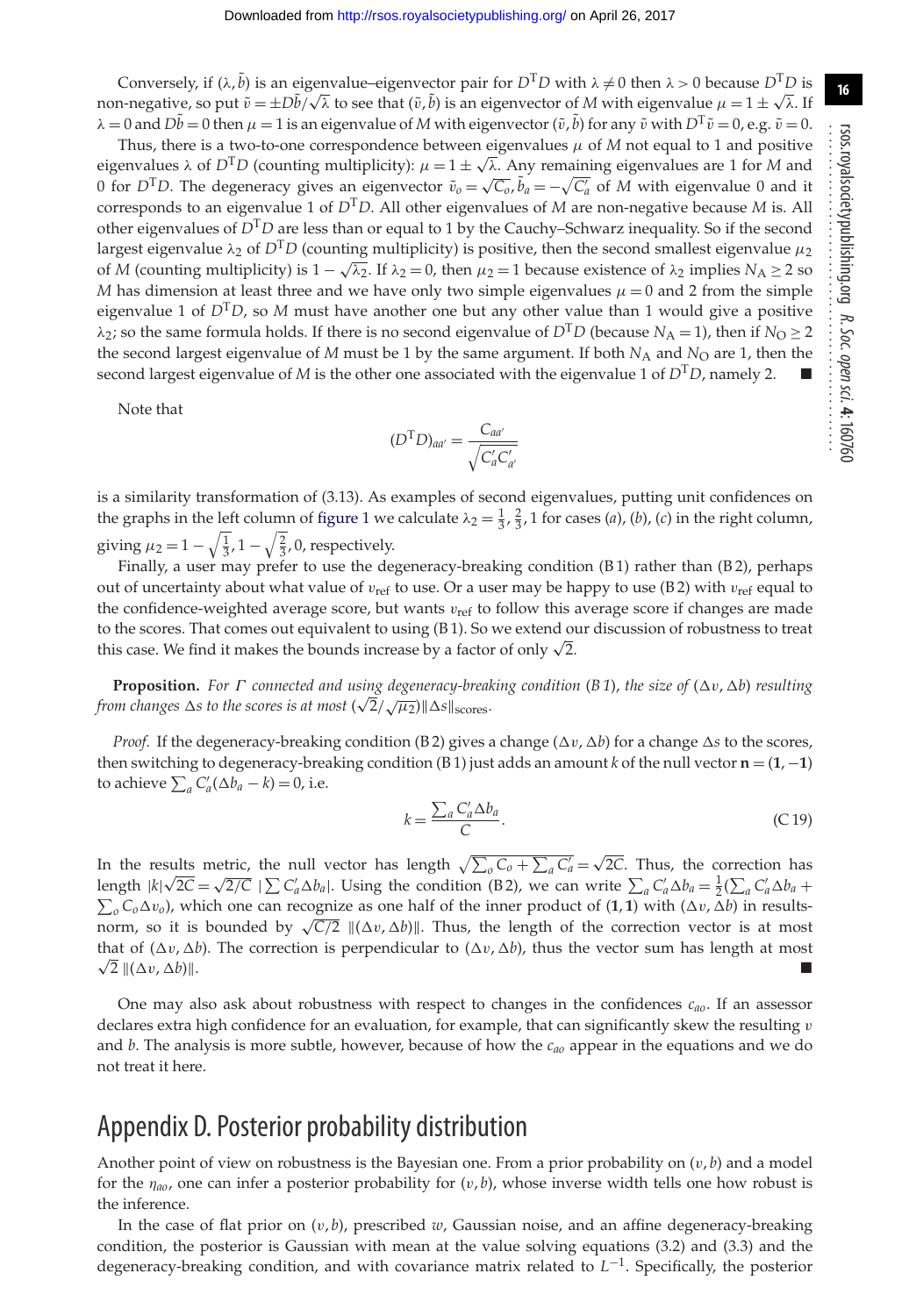probability density for (v, *b*) is proportional to

$$
\exp{-\frac{S}{2w'}}
$$

constrained to the degeneracy-breaking hyperplane, where

$$
S = \sum_{a0} c_{a0} (s_{a0} - v_o - b_a)^2.
$$

Using  $(C 12)$  and  $(A 1)$ , this can be written as

$$
\exp -\frac{1}{2w}(g^{\mathrm{T}}Mg + R),
$$

with  $(\Delta v, \Delta b)$  being the deviations of  $(v, b)$  from the least-squares fit. Thus, the covariance matrix in these scaled variables is  $wM^{-1}$ , where for degeneracy-breaking condition  $\gamma^T g = K$ ,  $M^{-1}$  is interpreted as the limit as  $t \to \infty$  of  $(M + t\gamma \gamma^{T})^{-1}$ . Using the degeneracy-breaking condition (B2) or equivalently (B4) for which  $\gamma$  is in the null direction of *M* and diagonalizing the matrix, we obtain widths  $\sqrt{w/\mu}$ *j* for the posterior on  $g$  in the eigendirections of  $M$ , where  $\mu_j$  are the positive eigenvalues of  $M$ . Thus, the robustness of the inference is again determined by  $\mu_2$ , but scaled by  $\sqrt{w}$ .

A slightly more sophisticated approach is to consider *w* to be unknown also. Given a prior density  $\rho$  for *w* (which could be peaked around 1 if the assessors are assigning confidences via uncertainties, but following Jeffreys would be better chosen to be 1/*w* if there is no information about the scale for the confidences), the posterior density for (*w*, v, *b*) is proportional to

$$
\rho(w)w^{-N/2}\exp{-\frac{S}{2w}},
$$

where again *N* is the number of assessments. The maximum of the posterior probability density is determined by the least-squares fit for  $(v, b)$  (which is independent of  $w$ ) and the following equation for *w*:  $\rho'$ 

$$
\frac{\rho'(w)}{\rho(w)} - \frac{N}{2w} + \frac{S}{2w^2} = 0.
$$

For *N* large, the peak of the posterior has *w* near the previously determined maximum-likelihood value  $\bar{w} = R/N$ . For example, taking Jeffreys' prior, the peak is at  $w = R/(N - 2)$ . Integrating over *w* (with Jeffreys' prior) one finds the marginal posterior for  $(v, b)$  to be proportional to

$$
(g^{\mathrm{T}}Mg + R)^{-N/2}.
$$

Incorporating an affine degeneracy-breaking condition, this is a  $(N_O + N_A - 1)$ -variate Student distribution with  $v = N - N_O - N_A + 1$  degrees of freedom. Its covariance matrix is  $w^*M^{-1}$  with

$$
w^* = \frac{R}{\nu - 2}
$$

and *M*−<sup>1</sup> interpreted by imposing the chosen degeneracy-breaking condition as above.

So for the degeneracy-breaking condition (B 2), the robustness of the inference is given by widths  $\sqrt{w^*/\mu_j}$  for  $j \ge 2$ , in the eigendirections of *M* on *g*. In particular, the confidence-weighted root mean square uncertainty  $\sigma$  for the components of the vector  $(v, b)$  is

$$
\sigma = \sqrt{\frac{w^*}{2C} \sum_{j \ge 2} \frac{1}{\mu_j}} = \sqrt{\frac{R \text{Tr} M^{-1}}{2(\nu - 2)C}},
$$
 (D1)

where Tr denotes the trace and, again, *M*−<sup>1</sup> is interpreted by restricting to the degeneracy-breaking plane. Marginal posteriors for each  $v<sub>o</sub>$  and  $b<sub>a</sub>$  can be extracted, but it must be understood that in general they are significantly correlated. One way to do this in the case of degeneracy-breaking condition (B 2) is to find the orthogonal matrix *O* to diagonalize *M* as  $O<sup>T</sup>DO$  with  $D = diag(\mu_j)$ , and then the posterior variance of  $g_i$  is  $w^* \sum_{j>1} O_{ji}^2/\mu_j$ , but there may be ways to evaluate it without diagonalizing *M*.

For the case of SA, the root mean square posterior uncertainty in the values, weighted by the numbers *no* of assessors for object *o*, is

$$
\sigma = \sqrt{\frac{R}{N - N_{\rm O}}},\tag{D2}
$$

where  $R$  is defined in  $(E3)$  of appendix E. This can be derived in an analogous fashion to  $(D1)$  via a Student distribution again, but with  $M = I_{N_O}$ .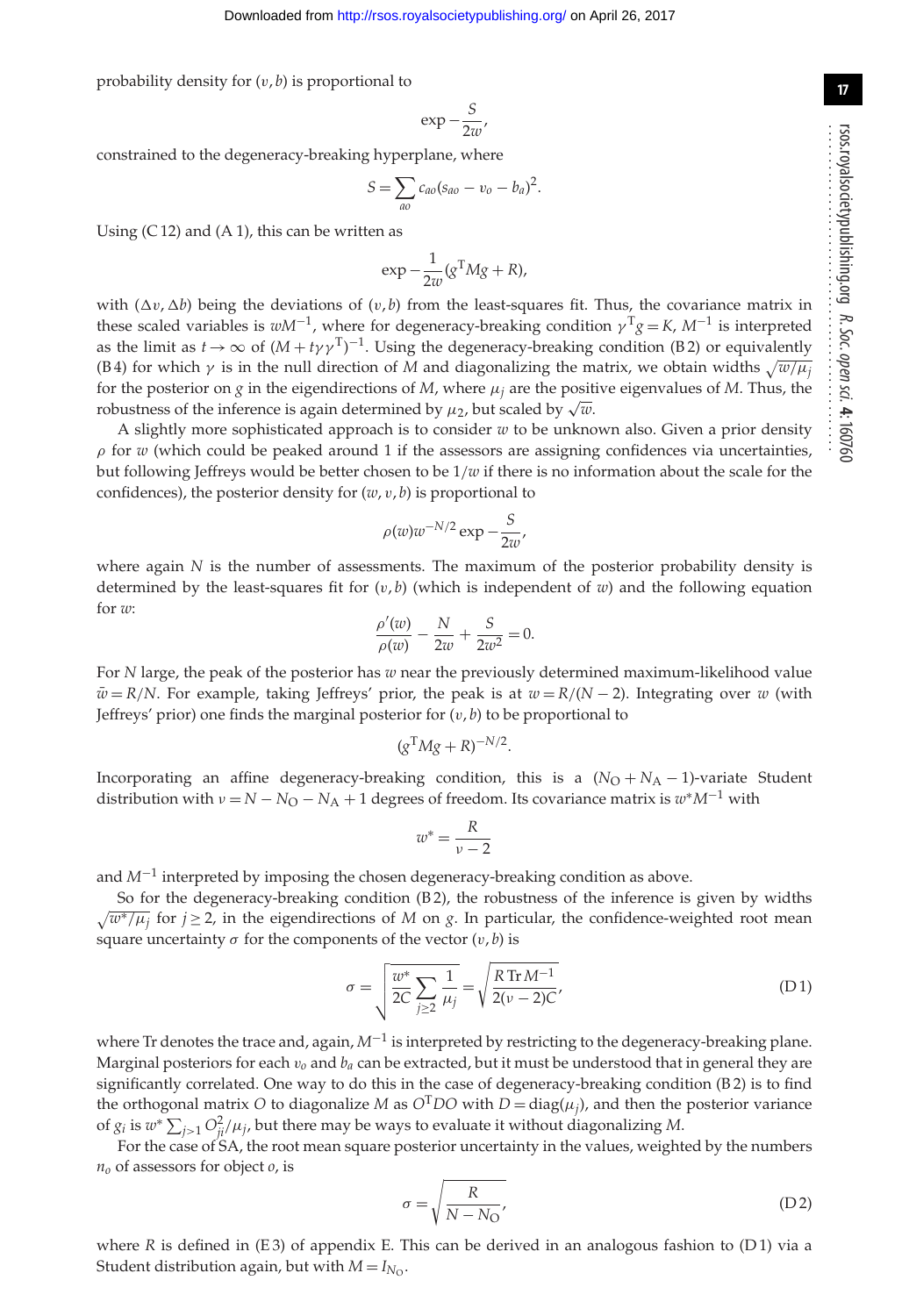## Appendix E. Model comparison

Here we describe the method used in case study 2 to compare the three models.

Bayesian model comparison is based on computing how much evidence there is for each proposed model (e.g. ch. 28 of [\[22\]](#page-21-21)). The evidence for a model *M* given data *D* is *P*(*D* | *M*). Given strength of belief *P*(*M*) in model *M* prior to the data (relative to other models), one can multiply it by the evidence to obtain the posterior strength of belief in model *M*. It is convenient to replace multiplication by addition, thus we define the log-evidence

$$
LE(M | D) = \log P(D | M).
$$

If the model *M* has free parameters  $\mu$ , then

$$
P(D \mid M) = \int P(D \mid M, \mu) P_M(\mu) d\mu,
$$

where  $P_M(\mu)$  is a prior probability density on  $\mu$ .

Let there be  $N_Q$  objects,  $N_A$  assessors, let  $s_{a0}$  be the score returned by assessor *a* for object *o*,  $c_{a0}$  the confidence in this score in the case of calibration with confidence, *s* be the collection of scores and *N* be their number.

First, we compute the evidence for SA. Then we treat calibrate with confidence (CWC) and lastly IBA because it is a special case of CWC.

#### E.1. Simple averaging

For SA, the model is that

$$
s_{a0}=v_o+\varepsilon_{a0}
$$

for some unknown vector v of 'true' values v*o*, with ε*ao* iid normal *N*(0, *w*) for some unknown variance *w*. Then the probability density for the scores *s* is

$$
P(s \mid v, w) = \prod \frac{e^{-(s_{ao} - v_o)^2/2w}}{\sqrt{2\pi w}} = (2\pi w)^{-N/2} e^{-(1/2w)\sum (s_{ao} - v_o)^2},
$$

with the product and sum being over the assessments that were carried out.

To work out the evidence for SA the model must include a prior probability density for v and *w*. The simplest proposal would be  $\Delta^{-N_0} L^{-1} w^{-1}$  on  $v_0 \in [v_{\min}, v_{\max}]$ ,  $w \in [w_{\min}, w_{\max}]$ , where  $\Delta = v_{\max} - v_{\min}$ and  $L = \log(w_{\text{max}}/w_{\text{min}})$ . This is the product of a 'box' prior on *v* and Jeffreys' prior on *w* (truncated to an interval and normalized). For comparison with the other models, however, it is easier to replace the box prior on v by a 'ball' prior, giving

$$
P_{SA}(v, w) = \frac{1}{Z_{O}Lw}
$$

$$
\sum_{o} (v_o - v_{ref})^2 \le N_{O}\sigma_{O'}^2
$$
(E1)

on

for some anticipated average score  $v_{\text{ref}}$  and upper estimate of the width  $\sigma_{\text{O}}$  of the distribution of values v*o*. The normalization is

$$
Z_{\rm O} = \frac{(\pi N_{\rm O}\sigma_{\rm O}^2)^{N_{\rm O}/2}}{\Gamma(N_{\rm O}/2 + 1)},
$$

where  $\Gamma$  is the Gamma function. For  $w_{\text{min}}$  is it reasonable to choose  $u^2$  where  $u$  is the smallest change any assessor could contemplate. For  $w_{\text{max}}$  it is reasonable to choose  $\sigma_{\text{O}}^2$ .

For each object *o*,

$$
\sum_{a}(s_{ao} - v_o)^2 = n_o(v_o - \bar{s}_o)^2 + R_o,
$$

where  $n_0$  is the number of assessors for object  $o$ ,  $\bar{s}_0$  is the mean of their scores, and the residual

$$
R_o = \sum_a (s_{ao} - \bar{s}_o)^2.
$$
 (E2)

Thus

$$
P(s \mid v, w) P_{SA}(v, w) = \frac{1}{Z_0 L w} (2 \pi w)^{-N/2} e^{-(1/2w) \sum_{\sigma} n_o (v_o - \bar{s}_o)^2} e^{-R/2w},
$$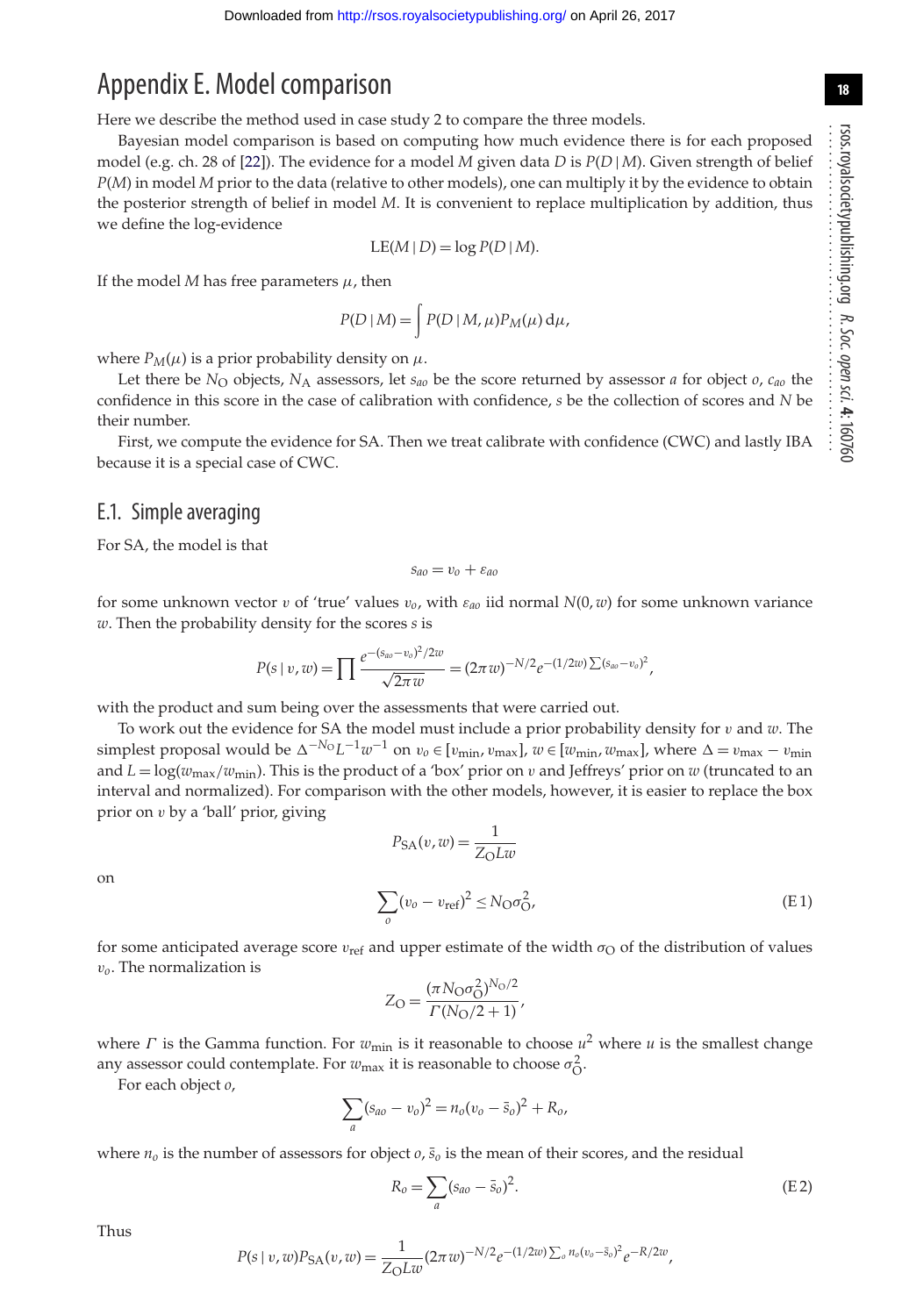where

$$
R = \sum_{o} R_o.
$$
 (E3)

To integrate this over v and *w*, we assume the bulk of the probability distribution lies in the product of the ball and the interval, and so approximate by extending the range of integration to  $\mathbb{R}^{N_Q} \times (0,\infty)$ . Integrating the exponential over v*<sup>o</sup>* produces a factor

$$
\sqrt{\frac{2\pi w}{n_o}}.
$$

Thus, integrating over all components of  $v$  yields

$$
\frac{1}{Z_{\rm O}Lw}(2\pi w)^{-(N-N_{\rm O})/2}e^{-R/2w}\prod n_{\rm o}^{-1/2}.
$$

Integrating this over *w*, we obtain the evidence

$$
P(SA \mid s) = \frac{1}{Z_{\rm O}L} (\pi R)^{-(N-N_{\rm O})/2} \Gamma \left( \frac{N-N_{\rm O}}{2} \right) \prod n_{\rm o}^{-1/2}
$$

and the log-evidence

$$
LE(SA | s) = \log \Gamma \left( \frac{N - N_O}{2} \right) - \frac{N - N_O}{2} \log \pi R - \frac{1}{2} \sum_{o} \log n_o - \log Z_O - \log L.
$$

#### E.2. Calibration with confidence

For calibrate with confidence (CWC), the model is

$$
s_{ao} = v_o + b_a + \sigma_{ao} \eta_{ao},
$$

for some unknown vectors v of true values  $v_0$ , and b of assessor biases  $b_a$ , with  $\eta_{ao}$  iid normal  $N(0, w)$  for some unknown variance *w*. The uncertainties  $\sigma_{a_0}$  correspond to confidences  $c_{a_0}$  by  $\sigma_{a_0} = 1/\sqrt{c_{a_0}}$ , which are considered as given (one could propose a generative model for them too, but that would require further analysis). Then the probability density for *s* is

$$
P(s \mid v, b, w) = \prod_{\alpha} \frac{e^{-c_{a\alpha}(s_{a\alpha} - v_o - b_a)^2/2w}}{\sqrt{2\pi w/c_{a\alpha}}} = (2\pi w)^{-N/2} e^{-(1/2w)\sum c_{a\alpha}(s_{a\alpha} - v_o - b_a)^2} \prod_{\alpha} c_{a\alpha}^{1/2}.
$$

For prior probability density over the parameters  $v, b, w$ , we want to build in a degeneracy-breaking condition. We used  $\sum_a b_a = 0$  in our calculation, thus we take prior 'density'

$$
P_{\text{CWC}}(v, b, w) = \frac{1}{Z_{\text{O}} Z_{\text{A}} L w} \delta \left(\sum_{a} b_{a}\right)
$$

on the product of the balls (E1) and  $\sum_a b_a^2 \le N_A \sigma_A^2$  and interval  $[w_{\min}, w_{\max}]$ , where  $\delta$  is the delta function. Here,  $\sigma_A$  is an estimated upper bound for the standard deviation of the biases, and the normalization is

$$
Z_{\rm A} = \frac{1}{\sqrt{N_{\rm A}}} \frac{(\pi N_{\rm A} \sigma_{\rm A}^2)^{(N_{\rm A}-1)/2}}{\Gamma((N_{\rm A}+1)/2)}.
$$

Note that the interpretation of *w* is not the same as for SA, so one might choose a different prior for it. For example, if the σ*ao* are fairly accurate values for the uncertainties in the scores then the prior for *w* should be peaked around  $w = 1$ , but if they are on an undetermined scale a truncated Jeffreys prior is sensible. The only thing is that one might want to choose a different interval for it, but for application to IBA where the *cao* = 1 or to CWC if the *cao* are on a scale centred around 1, such as we have used to translate the quantitative high/medium/low confidence ratings, the same interval should be reasonable. Similarly, one might want to use a different value for  $\sigma_{\Omega}$  if one believes that the spread in values is more due to variation in assessor bias than true value, but in our case we think it reasonable to use the same  $\sigma_{\Omega}$ .

rsos.royalsocietypublishing.org

*R. Soc.*

 *open*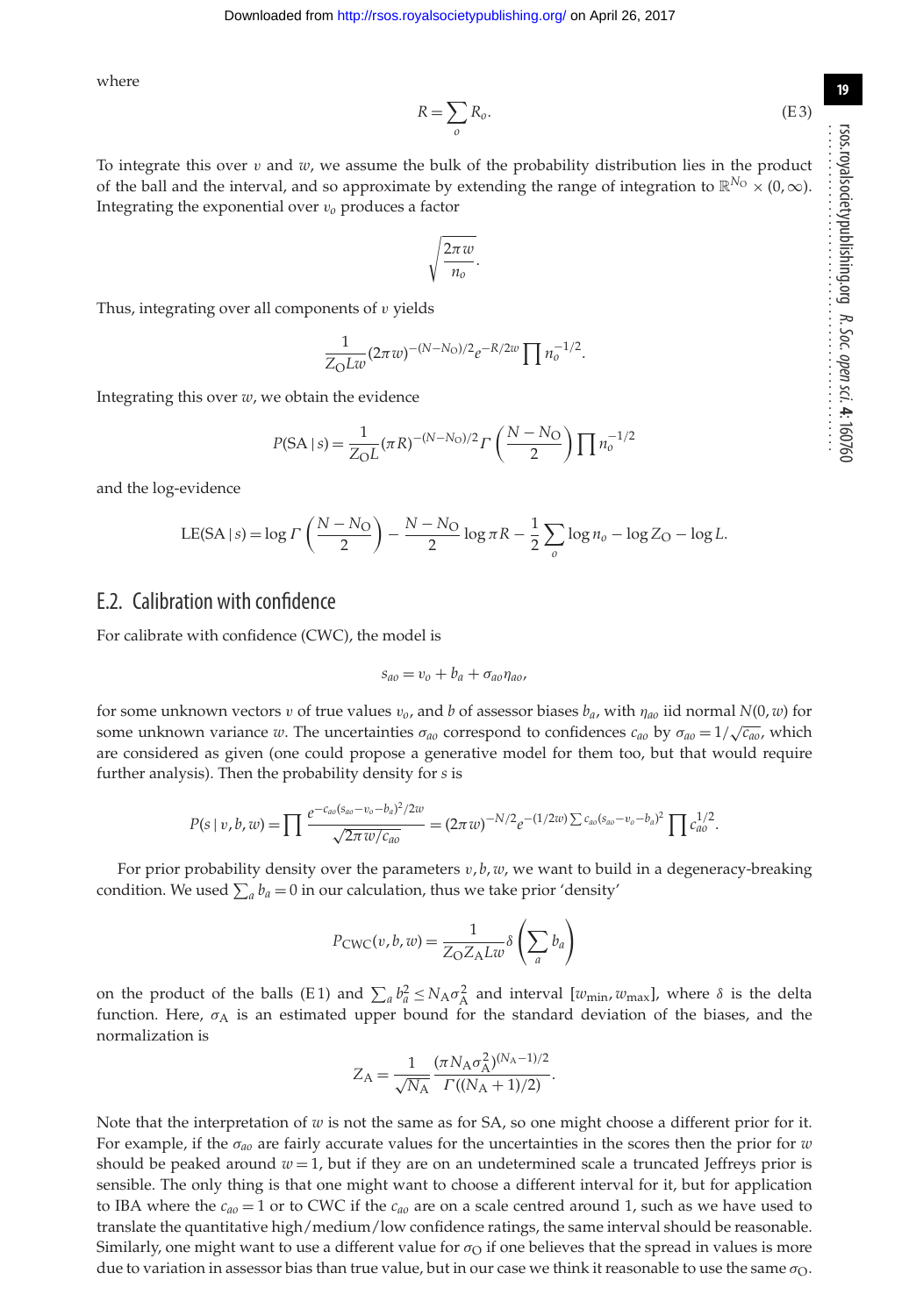Thus,

 $P(s | v, b, w)P_{\text{CWC}}(v, b, w)$ 

$$
=\frac{1}{Z_{\rm O}Z_{\rm A}Lw}(2\pi w)^{-N/2}e^{-(1/2w)\sum c_{a0}(v_o+b_a-s_{a0})^2}\delta\left(\sum_a b_a\right)\prod\sqrt{c_{a0}}.
$$

Again we assume the bulk of this lies in the product of balls and interval, so we approximate its integral by extending the domains to infinity. Now

$$
\sum c_{a0}(s_{a0} - v_o - b_a)^2 = h^{\mathrm{T}} A h + R,
$$

where *h* is the vector with  $N_O + N_A$  components,  $h_o = (v_o - \bar{v}_o)$ ,  $h_a = (b_a - \bar{b}_a)$ ,  $(\bar{v}, \bar{b})$  is any least-squares fit to this model (without loss of generality satisfying the degeneracy-breaking condition), the residual *R* is now  $\sum c_{a0}(s_{a0} - \bar{v}_o - \bar{b}_a)^2$  (as in (A 1)) and *A* is the matrix with block form

$$
\begin{bmatrix} \text{diag}(C_o) & c^{\text{T}} \\ c & \text{diag}(C_a') \end{bmatrix}
$$

.

Choose one assessor, say  $n$ , and integrate over  $b_n$ . This yields

$$
\frac{1}{Z_{\rm O}Z_{\rm A}Lw}(2\pi w)^{-N/2}e^{-(1/2w)(\tilde{h}^{\rm T}\tilde{A}\tilde{h}+R)}\prod \sqrt{c_{a\sigma}},
$$

with  $\tilde{h}$  being the remaining components of  $h$  and

$$
\tilde{A} = \begin{bmatrix} \text{diag}(C_o) & \tilde{c}^{\mathrm{T}} \\ \tilde{c} & \text{diag}(C_a') + C_n' E \end{bmatrix},
$$

where  $\tilde{c}_{a0} = c_{a0} - c_{n0}$  and  $E_{aa'} = 1$ , restricted to  $a, a' \neq n$ , which takes into account that  $b_n = -\sum_{a \neq n} b_a$ .

Thus, the integral over  $\tilde{h}$  is

$$
\frac{1}{Z_{\rm O}Z_{\rm A}Lw}(2\pi w)^{-\nu/2}e^{-R/2w}\frac{\prod\sqrt{c_{ao}}}{\sqrt{\det\tilde{A}}},
$$

where  $v = N - N_{\rm O} - N_{\rm A} + 1$ .

Finally, we integrate over *w* to obtain

$$
P(CWC \mid s) = \frac{1}{Z_0 Z_A L} (\pi R)^{-\nu/2} \Gamma\left(\frac{\nu}{2}\right) \frac{\prod \sqrt{c_{ao}}}{\sqrt{\det \tilde{A}}},
$$

and the log-evidence is

$$
\begin{aligned} \text{LE(CWC} \mid s) &= \log \Gamma \left( \frac{v}{2} \right) - \frac{v}{2} \log \pi R + \frac{1}{2} \sum \log c_{ao} \\ &- \frac{1}{2} \log \det \tilde{A} - \log Z_{\text{O}} - \log Z_{\text{A}} - \log L. \end{aligned}
$$

#### E.3. Incomplete block analysis

The model for IBA is the same as for CWC but taking the confidences  $c_{a0} = 1$  for all the assessments. Thus, the log-evidence for IBA given the scores *s* is

$$
LE(IBA \mid s) = \log \Gamma\left(\frac{v}{2}\right) - \frac{v}{2} \log \pi R - \frac{1}{2} \log \det \tilde{A} - \log Z_O - \log Z_A - \log L,
$$

with the appropriate changes to *R* and *A*.

### Appendix F. Potential refinements to the method

One could develop refinements to the basic model (2.4). For example, assessors might have not only an additive bias but also different scales, so, for example,

$$
s_{ao} = \lambda_a v_o + b_a + \sigma_{ao} \eta_{ao}.\tag{F1}
$$

Fitting λ, v, *b* is more complicated, however, than just v, *b*.

An assessor may have a bias correlated with their confidence [\[23\]](#page-21-22) or with some other feature like familiarity [\[24\]](#page-21-23). Assessors may like to give round-number scores or the organizers of the panel may insist

**20**